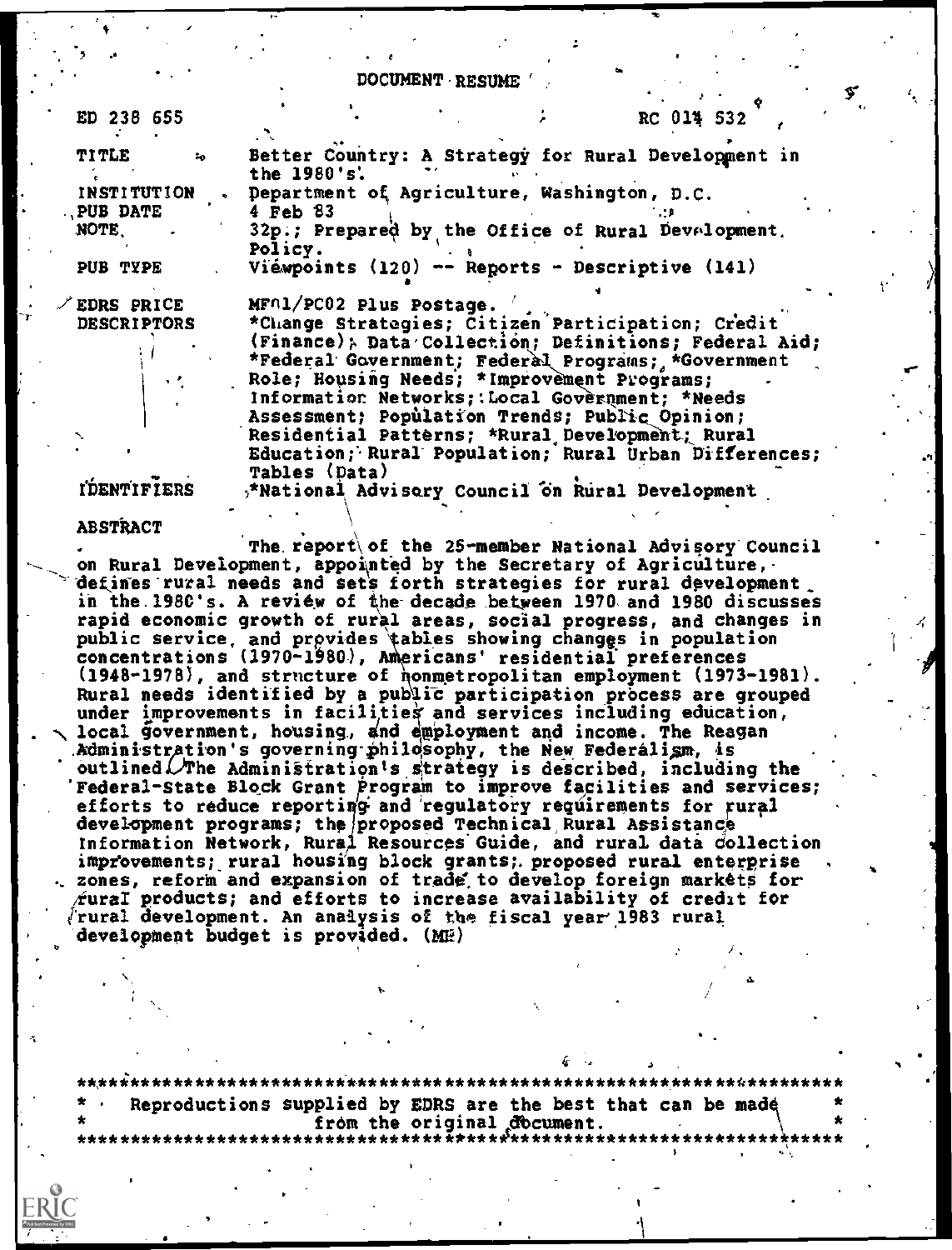

u٣

ED23865

Ģ ₩á ÎŞ się  $\ddot{\mathbf{r}}$ 

**EC.O** 



Office of<br>Rurat Development **Policy** 

# **Better Country:**

A Strategy for Rural Development<br>In the 1980's

JANES. RECEIVED **FAIC/CRESS** 

YMI

ZAOOE



**EDUCATION ATION**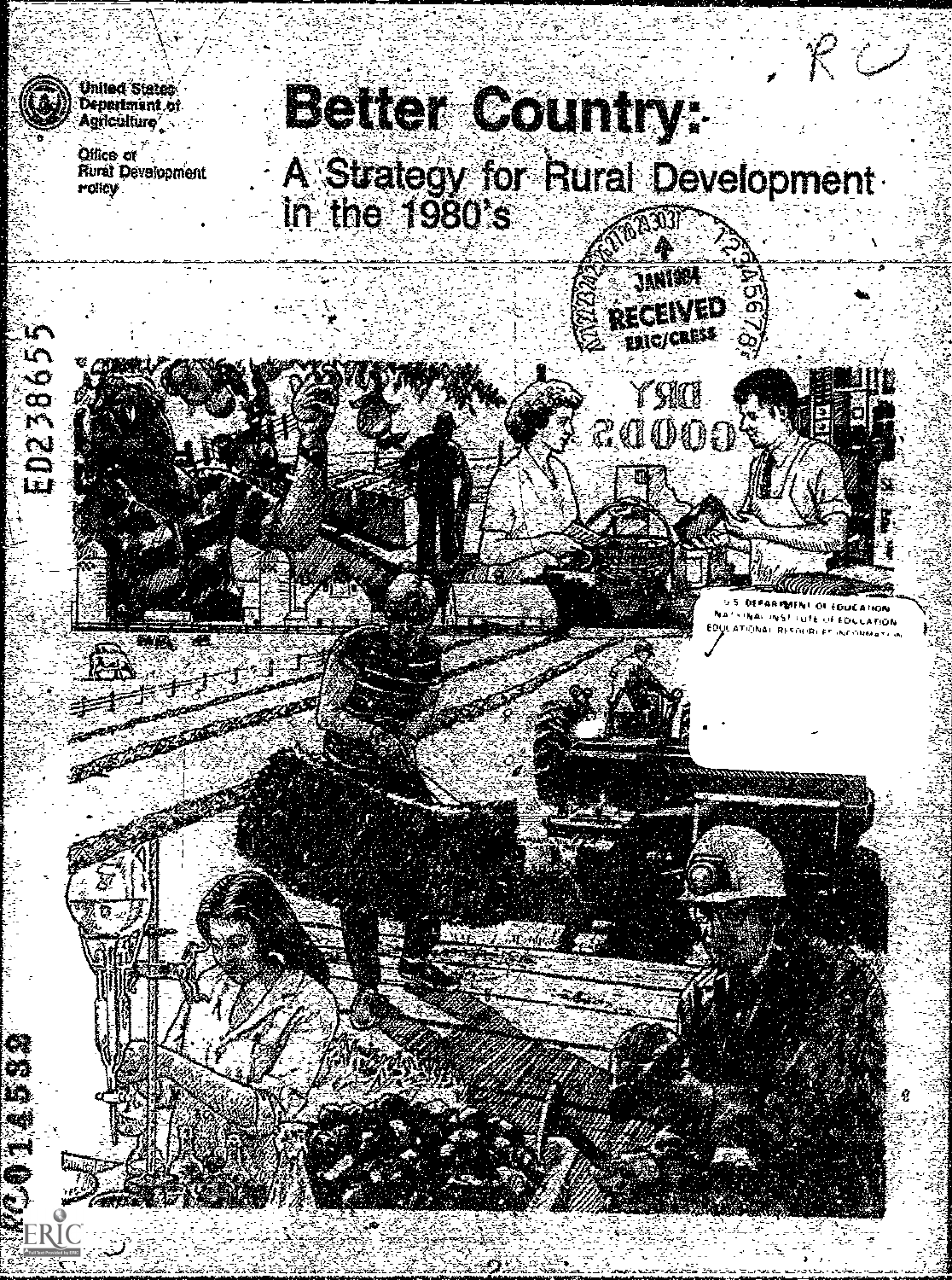#### United States <sub>4</sub>, Department of **Agriculture**

. Office of Rural Development **Policy** 

 $\mathbf{r}$ 

version and the second second in the second second second in the second second second in the second second second in  $\mathcal{L}_1$ 

 $\epsilon$  and  $\epsilon$ 

## \*1. Better Country: A Strategy for Rural Development

Let  $\mathcal{A}$  be a set of the contribution of the contribution of the contribution of the contribution of the contribution of the contribution of the contribution of the contribution of the contribution of the contribution

E)

#.

## in the:1980's

John)R. Block;-. Secretary of Agriculture

t and the contract of  $\mathbf{A}$  and  $\mathbf{A}$  and  $\mathbf{A}$  and  $\mathbf{A}$  and  $\mathbf{A}$ 

Frank W. Naylot Jr, <sup>411</sup> <sup>■</sup> Under Secretary for Small Community and Rural Development

Willard (Bill) Phillips, Jr.. Office of Rural Development Policy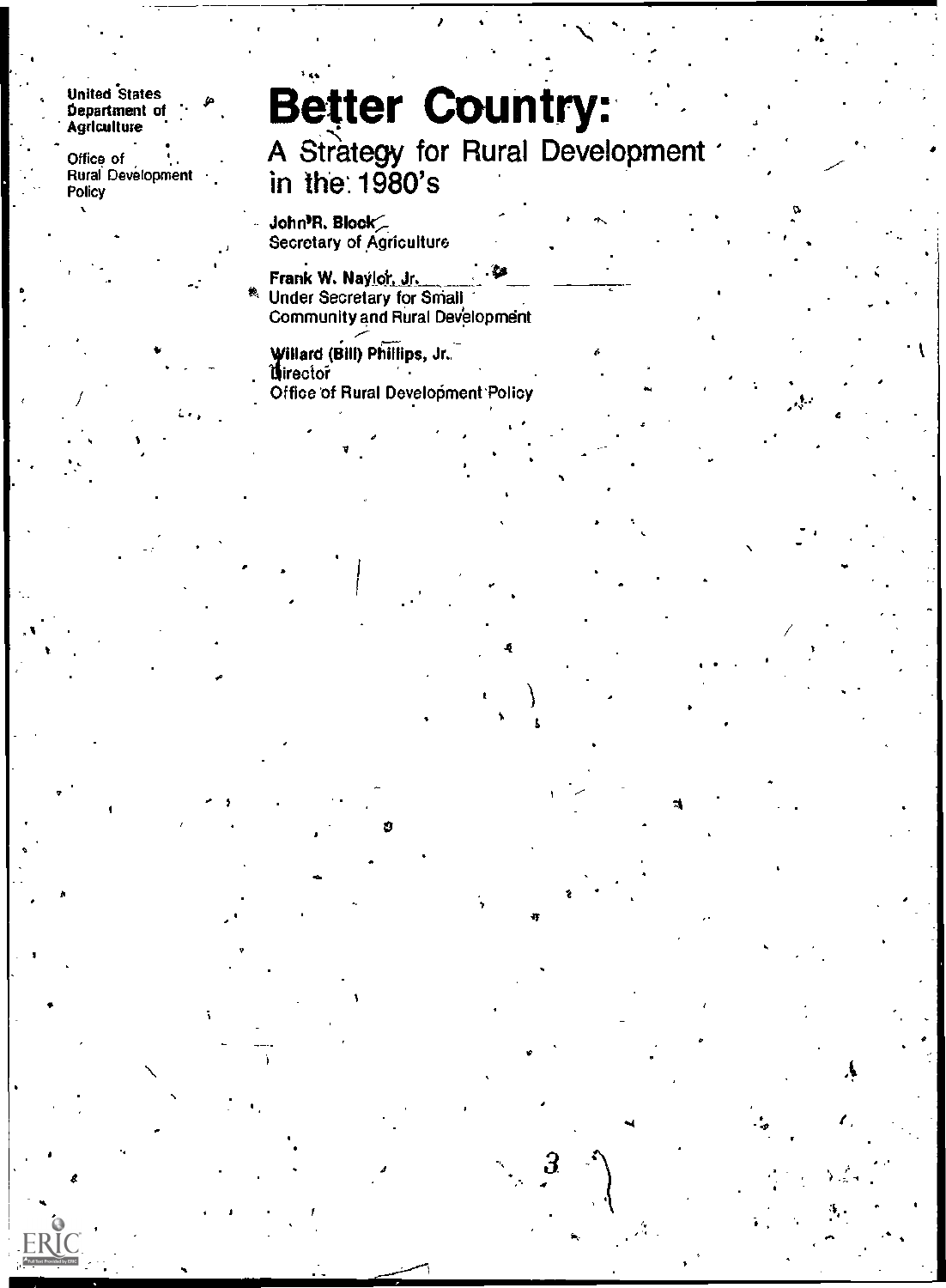February 4, 1983

The President The White House Washington, D.C. 20500

 $\bullet$  and  $\bullet$ 

Dear Mr. President:

s.

In accordance with the Rural Development Policy Act of 1980, I am submitting to the Congress the Administration's rural development strategy.

The, 1980 Act mandates the preparation of a strategy to:

1. Improve the effectiveness, responsiveness, and delivery of Federal programs in rural areas.

ti and the second second second second second second second second second second second second second second second second second second second second second second second second second second second second second second s

- 2. Increase coordination of Federal programs with the development objectives and resources of local, substate. State, and multistate governmental authorities.
- $\mathbf{r}$  , and  $\mathbf{r}$  , and  $\mathbf{r}$  , and  $\mathbf{r}$  , and  $\mathbf{r}$  , and  $\mathbf{r}$  , and  $\mathbf{r}$  , and  $\mathbf{r}$  , and  $\mathbf{r}$  , and  $\mathbf{r}$  , and  $\mathbf{r}$  , and  $\mathbf{r}$  , and  $\mathbf{r}$  , and  $\mathbf{r}$  , and  $\mathbf{r}$  , 3 Achieve the most effective combination of Federal, State, and local resources to meet the needs of rural areas.

In devising the strategy, the special needs of rural America-its people, its economic potential, its social and physical requirements, its governmental systems, its family farms, and its environmental and natural resources—were taken into action into action of the Congress. count. also mandated by the Congress.

I The fundamental premise of this strategy is that local and State governments have the right—and should have the authori $t<sub>y</sub>$  to decide how public resources should be spent in rural America. The Federal role becomes one of support rather than direction, and the agenda for action is set principally by rural citizens themselves.

We b e that by restoring authority to the people who must deal directly with these problems, providing them with imbroved means of Federal assistance, and helping them stimulate the rural economy and the increased public resources such economic growth can generate, the various "categorical" problems of rural America-health, housing, education, and the like-can be more effectively and efficiently solved.

This strategy is submitted in the confidence that, to a remarkable degree, it comes directly from the people it is intended to practical experience and technical expertise of thousands of rural Americans in the formulation of this policy. servo. As a section of this report will describe more fully, a serious and successful effort has been made to employ the

A '25-member. National Advisory Council on Rural Development. which I appointed to help shape and coordinate this strategy process, deserves principti credit for the policy recommendations which follow. My 'blanks to them cannot be overstated. . .

We believe this strategy reflects the resourceful, concerned, and confident spirit of rural America, and in that spirit we are pleased to submit "Better Country: A Strategy for Rural Development in the  $1980's$ ". .

Faithfully yours,

ohn R, Block **Secretary** 

 $\boldsymbol{A}$  and  $\boldsymbol{A}$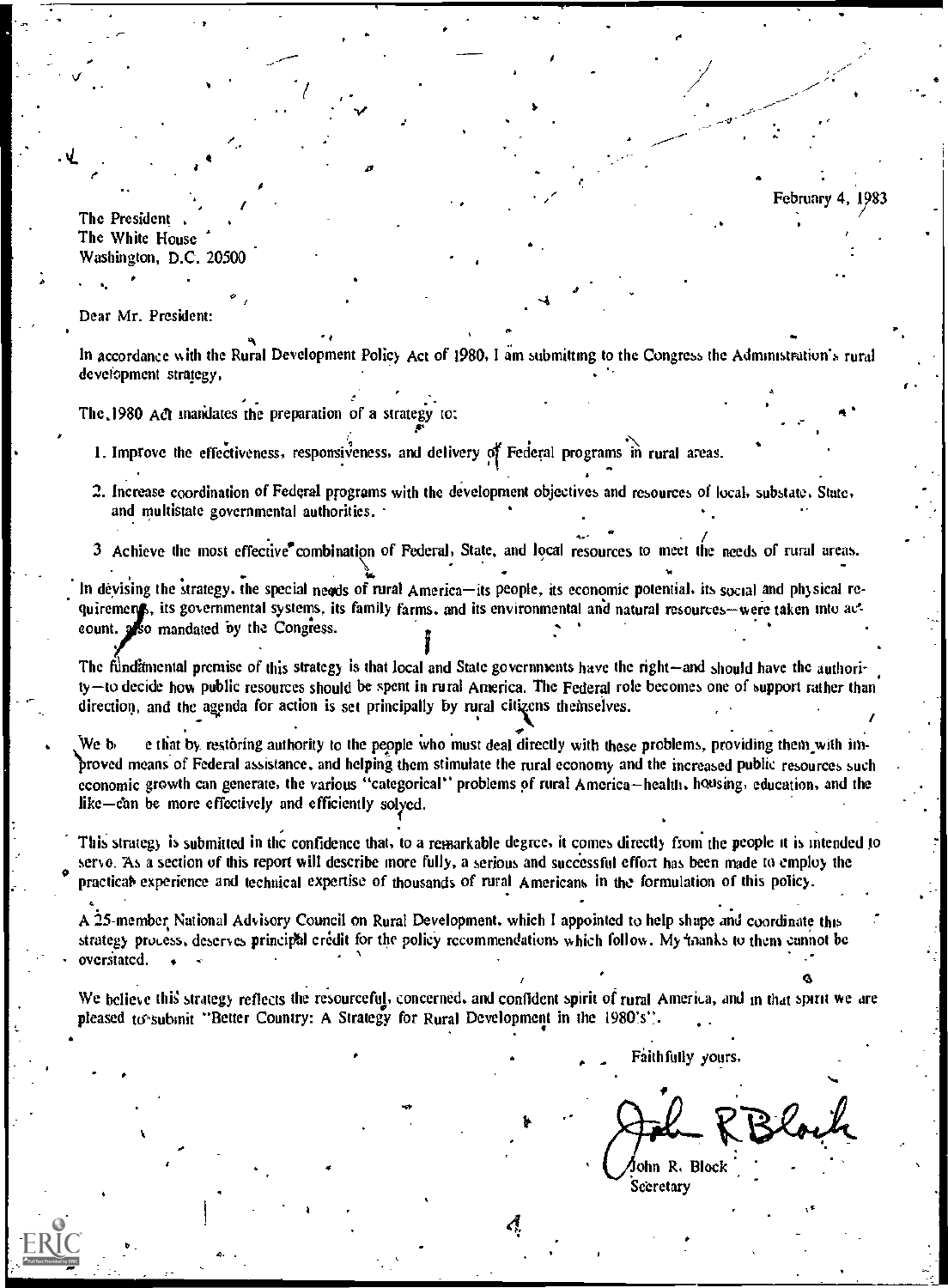$^4$  all

<del>n</del> Maria a S

 $\mathscr{A}_{\bullet}$  . The set of  $\mathscr{A}_{\bullet}$  $\sim$  and a set of  $\sim$ 

.

...

 $\begin{array}{ccc} & & & & & \mathbf{1}_{6} & \mathbf{1}_{6} & \mathbf{1}_{7} & \mathbf{1}_{8} & \mathbf{1}_{9} & \mathbf{1}_{9} & \mathbf{1}_{9} & \mathbf{1}_{9} & \mathbf{1}_{9} & \mathbf{1}_{9} & \mathbf{1}_{9} & \mathbf{1}_{9} & \mathbf{1}_{9} & \mathbf{1}_{9} & \mathbf{1}_{9} & \mathbf{1}_{9} & \mathbf{1}_{9} & \mathbf{1}_{9} & \mathbf{1}_{9} & \mathbf{1}_{9} & \mathbf{1}_{9} & \mathbf{1}_{9} & \mathbf{1}_{9} & \$ 

ficinorable John R. Block Secretary of Agriculture ' Washington,'D.C. 20250

11**1** 

 $\mathcal{P}^{(1)}$  and  $\mathcal{P}^{(2)}$ 

.

)

 $\mathbf{A}$ 

..

.

Dear Mr. Secretary:

.,

 $\ddot{\phantom{1}}$ 

.--..,\_

I

i

1

.

e

.

Twenty-five individuals from all parts of rural America and all walki of life were asked to serve on the National Advisory Council on Rural Develbpment.

These individuals accepted the challenge placed before them—"To provide grass roots input for use in the formulation of a rural development policy."

The Council presented its views to the U.S. Department of Agriculture for use in preparation of this rural development strategy. In the contract of  $\mathcal{L}$  . In the contract of  $\mathcal{L}$  , we are the contract of  $\mathcal{L}$ . .. , where the contribution of the contribution of the contribution of the contribution of the contribution of the contribution of the contribution of the contribution of the contribution of the contribution of the contribut

. The strategy expresses. in thc broadest of terms, the actions considered necessary, as a minimum, to keep rural America viable, to maintain the quality of life in rural America, and to insure that the productivity of rural America will continue at the level necessary to support the Nation and its people.

Monetary resources for implementation of the strategy exist. These resources must be placed where demonstrated need exists. Demonstrated need,- in part, depenas on the development of a rural data base comparable to that developed for and used by urban America. , . . -, . The contract of the contract of  $\mathcal{N}_\text{c}$ 

. The set of  $\mathbf{B}$  is a set of  $\mathbf{B}$  is a set of  $\mathbf{B}$  is a set of  $\mathbf{B}$  is a set of  $\mathbf{B}$  is a set of  $\mathbf{B}$  is a set of  $\mathbf{B}$  is a set of  $\mathbf{B}$  is a set of  $\mathbf{B}$  is a set of  $\mathbf{B}$  is a set o Delivery mechanisms or agencies for implementation of the strategy exist—they are available at the grass roots level, they have withstood the tests of time, they have developed credibility, and they have the confidence and trust of local people and officials. efficials. The contract of the contract of the contract of the contract of the contract of the contract of the<br>The contract of the contract of the contract of the contract of the contract of the contract of the contract o

The diversity of rural areas and problems endemic to each cannot be solved by the imposition of an overall "rural solution" . . . templates" Any solution must include the flexibility to be applied regionally, as needs are identified and verified.

 $\dot{\mathcal{C}}$ onsequently, although many problems of rural America were identified and potential solutions thereto discussed by the Council, in fairness to the rural people on whom such solutions would impact, the Council opted to "make haste slowly." After all, the problems were several decades in developing and the "quick fix" has not been and is not the answer.

 $1$  is a constant of the constant of the constant of the constant of the constant of the constant of the constant of the constant of the constant of the constant of the constant of the constant of the constant of the cons If the Council has expressed its desire and willingness, as the Council or as individuals thereof, to participate in the details of implementation once the strategy is approved. 1 , and the contract of  $\mathbb{A}$  and  $\mathbb{A}$  and  $\mathbb{A}$ 

The Council expresses its gratitude for the opportunity, as offered by this Administration, to have been part of a new way of determining policy-"from the bottom up." We are also grateful for the opportunity to have participated in this effort to dispel any lack of understanding which may have existed concerning the plight of rural America and what must be done to 'assure its continued existence.

..1

5

. "The contract of the contract of the contract of

Oliver W. Nelson Cochairman National Advisory Council on Rural Develop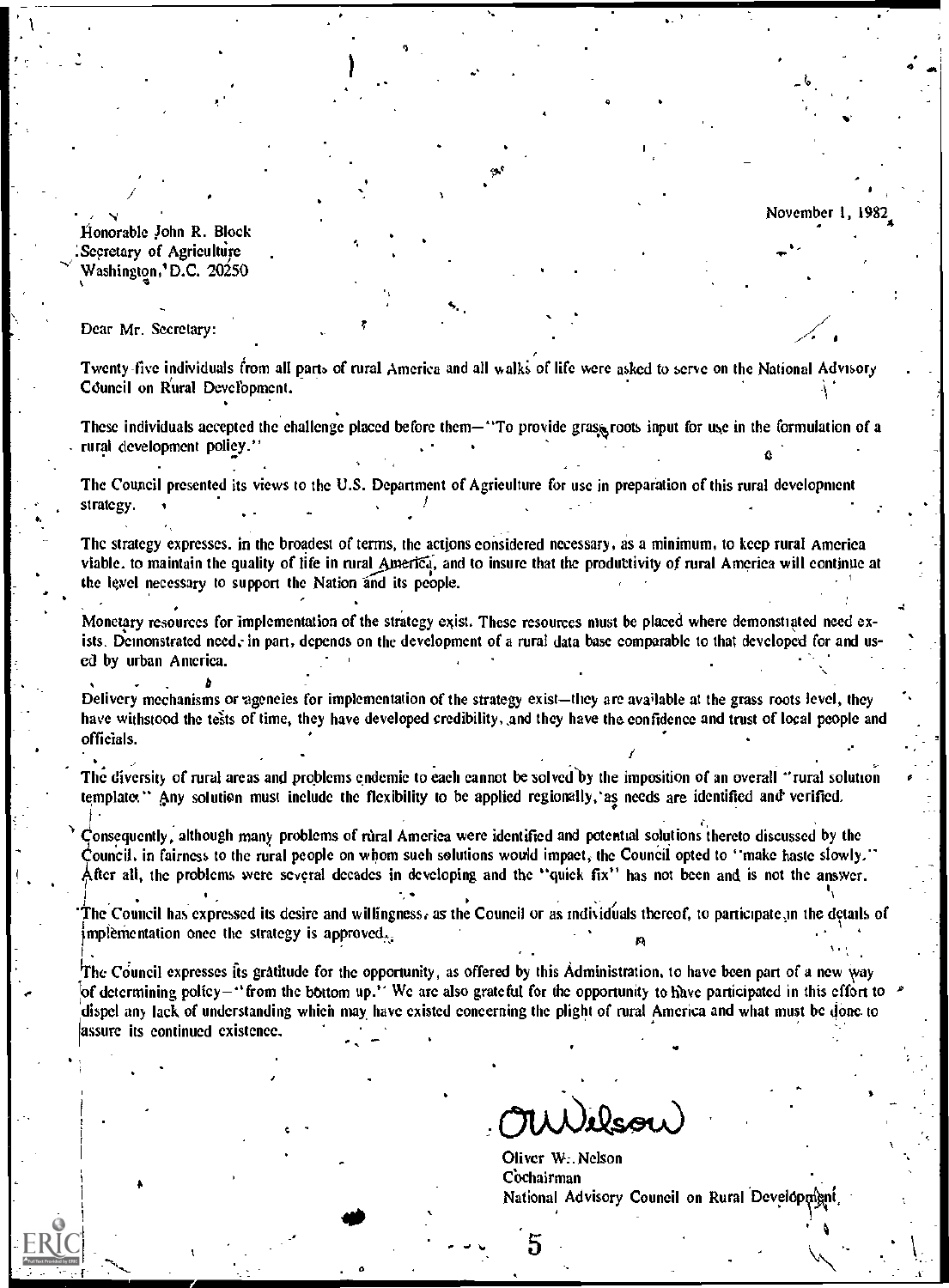| <b>Contents</b>                                                                 |  |      |
|---------------------------------------------------------------------------------|--|------|
|                                                                                 |  |      |
|                                                                                 |  |      |
|                                                                                 |  |      |
|                                                                                 |  |      |
|                                                                                 |  |      |
|                                                                                 |  |      |
|                                                                                 |  |      |
|                                                                                 |  | Page |
|                                                                                 |  |      |
|                                                                                 |  |      |
|                                                                                 |  |      |
|                                                                                 |  |      |
|                                                                                 |  |      |
|                                                                                 |  |      |
|                                                                                 |  |      |
|                                                                                 |  |      |
|                                                                                 |  |      |
|                                                                                 |  |      |
|                                                                                 |  |      |
|                                                                                 |  |      |
|                                                                                 |  |      |
|                                                                                 |  |      |
|                                                                                 |  |      |
| Improvements in Rural Facilities and Services                                   |  |      |
| <b>Local Government Needs</b>                                                   |  |      |
|                                                                                 |  |      |
| Housing                                                                         |  |      |
| <b>Employment and Income</b>                                                    |  |      |
| $\mathbf{A} = \mathbf{A} \mathbf{A}$                                            |  |      |
|                                                                                 |  |      |
|                                                                                 |  |      |
|                                                                                 |  |      |
|                                                                                 |  |      |
|                                                                                 |  |      |
|                                                                                 |  |      |
|                                                                                 |  |      |
|                                                                                 |  | 19   |
|                                                                                 |  | 19   |
| New Federalism in Rural America                                                 |  |      |
|                                                                                 |  | 19   |
|                                                                                 |  |      |
| Rural Regulatory Relief                                                         |  |      |
|                                                                                 |  |      |
| Technical Rural Assistance Information Network (TRAIN)<br>Rural Resources Guide |  |      |
|                                                                                 |  |      |
| Rural Data Collection .                                                         |  |      |
| Rural Housing $\ldots$                                                          |  | 21   |
| <b>Rural Housing Block Grants</b>                                               |  |      |
| Private Sector Job Creation                                                     |  | 21   |
| <b>Rural Enterprise Zones</b>                                                   |  |      |
|                                                                                 |  |      |
| <b>Export Trading Companies</b>                                                 |  |      |
| Foreign Market Research .                                                       |  |      |
| Rural Credit Availability                                                       |  |      |
|                                                                                 |  |      |
|                                                                                 |  |      |
| Conclusion :                                                                    |  |      |
|                                                                                 |  |      |
| Appendix                                                                        |  |      |
|                                                                                 |  |      |
|                                                                                 |  |      |
| Analysis of the fiscal year 1983 Rural Development Budget                       |  |      |
|                                                                                 |  |      |
|                                                                                 |  |      |
|                                                                                 |  |      |
|                                                                                 |  |      |
|                                                                                 |  |      |
|                                                                                 |  |      |

 $6\overline{6}$ 

ERIC

 $\mathcal{F}$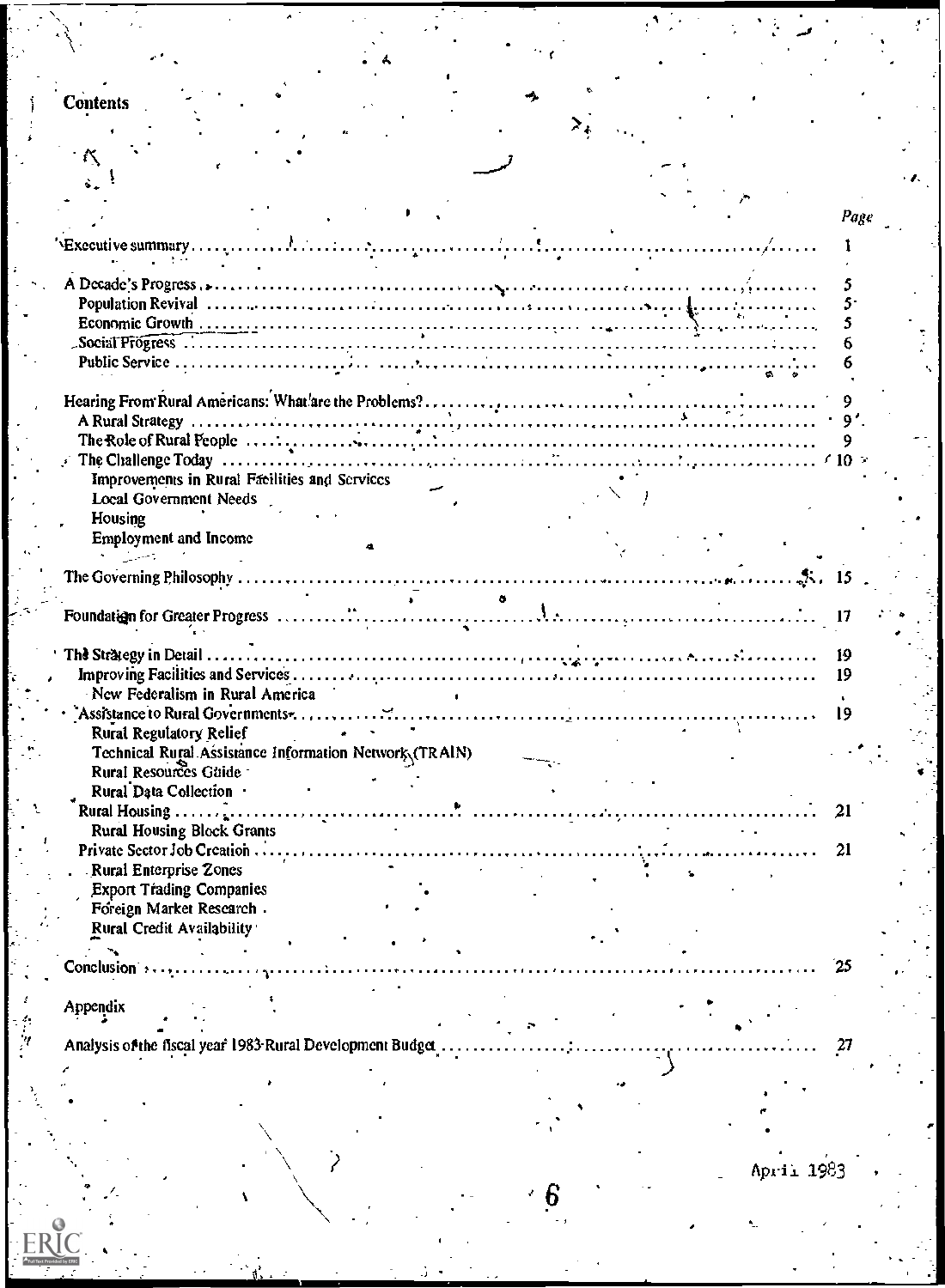#### What "Rural" Means

For the purpose of this document, the word "rural" is used in a general sense to describe geographical areas of relatively low population density-the countryside, the village, the small American town.

In the document's statistical references the word "rural" corresponds with the term "nonmetropolitan's as defined<br>by the U.S. Bureau of the Census for purposes of data gathering and establishing program eligibility criteria.

In this report, rural America is not treated simply as what is left over after cities and their suburbs are counted. Even within those regions of high population density, there are communities of distinctively rural character.

It is this character, which resists precise definition in theabstract but is universally familiar in practical experience, that makes rural America a special place with a special role to play in the progress of the Nation.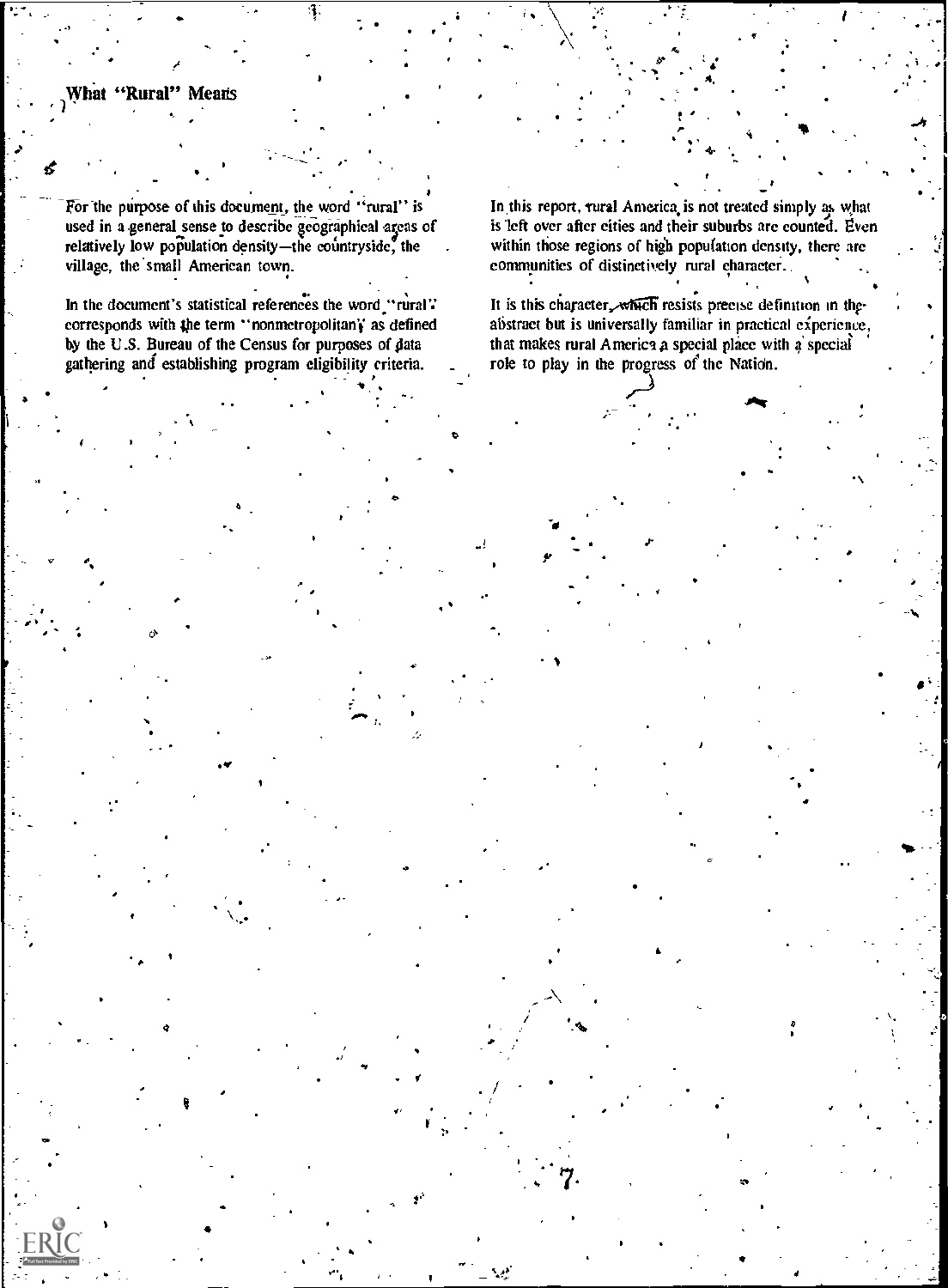After a century of deeline, many areas of rural America have experienced remarkable revitalization in the last decade. The population of rural and small town America grew more than 50 percent faster than that of urban America in the 1970's, and more than 80 million people (including more than 20 million within statistical areas officially designated "metropolitan") now call rural America home. Rural employment growth outpaced urban job progress by one-third in the last decade. The rural economy continued to diversify far beyond its traditional base in agriculture, with major expansions in manufacturing, services, and trades. Significant advances in health, housing, education, and other living standards also came to much of rural America over the past 10 years. At the same time, rural local governments and communities benefited from greater intergovernmental assistance, active voluntary involvement in community improvement, many technical and professional innovations, the rise of multijurisdictional authorities! and more effective rural organizations. .

But the decade's progress does not tell the whole story of rural America. All is not well and, in accordance with the Rural Development Policy Act of 1980, 4 strategy has been devised to deal more effectively with rural America's problems and potentials. »

To define rural needs and to fashion the most praetical responses to them, this Administration has consulted those who are best qualified to comment on such topics: rural Americans. In a very extensive consultation process, the Department of Agriculture solicited the views and recommendations of hundreds of individuals and organizations representing millions of rural citizens. The Secretary of Agriculture appointed a 25-member National Advisory Council on Rural Development to help shape a new rural strategy.

Rural Americans have made it clear that, despite the encouraging statistics, progress has not visited every rural region and growth has generated new problems. Many rural areas continue to suffer poverty, isolation, and decay of facilities. On the average, irural America still lags behind urban America in measurable indicators of income, education, and housing conditions, though some argue that lower costs of living may offset part of the rural disadvantage.

Where growth has been rapid, there are often new problems of overburdened facilities and services, and the danger of losing a distinctive and highly valued rural way of life has also arisen.

The historical economic distinctions between rural and u ban America, to some extent, already have been blurred by rural economic diversification and population growth. Except for agriculture and "extractive" industries such as mining, in which rural America predominates, rural and urban economics are strikingly similar.

A policy-confined to purely "rural" measures, then, would fail to address the true nature of many of rural America's modern needs. For that reason not all the initiatives outlined in this strategy are focused on rural Afterica exclusively. Many have a wider national application and are intended to benefit urban and rural areas alike. Too often in the past, however, the characteristics which help define "rural" America-sparsely and distantly · settled population centers, small-scale institutions limited revenue bases, and widely dispersed channels of communication-have hampered the application of largely urban-oriented national policies in the rural setting.

In addition to proposing specific responses to specific rural concerns, this strategy is designed to see that rural Americans are fully considered in the many programs in which they have a very significant interest.

The most often cited concerns of rural Americans—those with which the strategy deals in detail-are these:

Improved rural facilities and services.

More effective application of national policies in programs serving rural America.

Better housing.

More private sector jobs and higher income. -

The governing philosophy for addressing these concerns is one both strongly suggested by rural Americans and consistently espoused by this Administration. It is a philosophy which attaches a frigh value to local leadership—as embodied in the New Federalism initiative—and joint public and private efforts to deal with community problems. The four basic principles of this governing philosophy are: to restore political attitionty and flexibility. at the levels of government most accountable to the peqple: to streamline the Federal establishment to make it more responsive to local and state priorities, rather than the other way around, to exploit the ability of private enterprisé as well as government programs to benefit the publicy and to build more effective partnerships between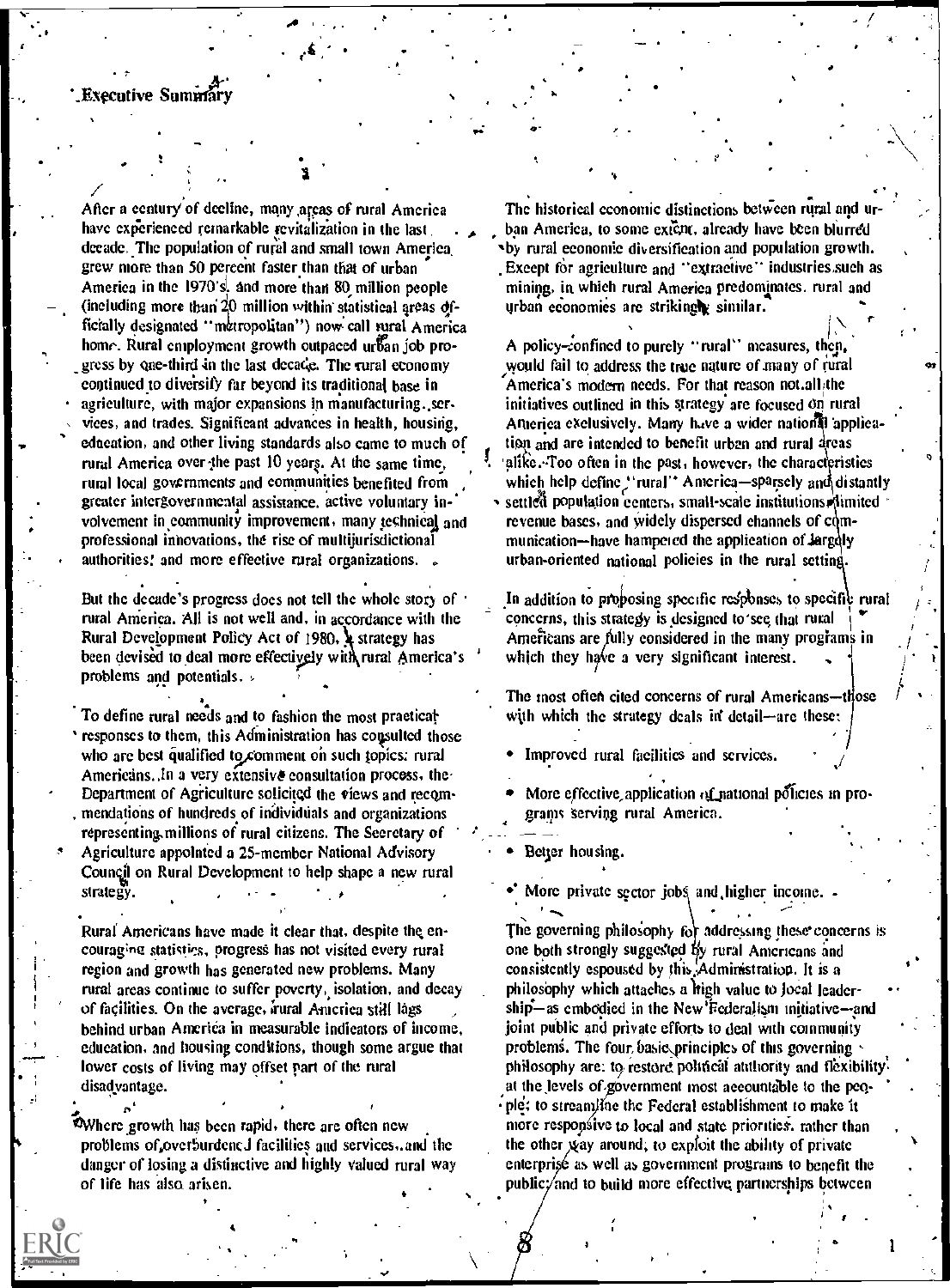public and private efforts toward both rural and national progress.

Substantial progress in the rural condition has already been made through the efforts of rufal Americans themselves and through the achievements of this Administration during the past 2 years. These achievements, which fornt a foundation for greater rural progress, include substantially lowered inflation and interest rates, major tax relief and Federal spending restraint, regulatory reform, new job training programs, a strong emphasis on international trade, and the consolidation of certain categorical aid prograins into block grants offering greater flexibility to local goVernments.

Building on this foundation, the Administration proposes the following additional steps.

Improvements in Facilities and Services

New Federalism in Rural America As part of the Administration's New Federalism initiative, eertain community development programs will be incorporated into a Federal-State Block Grant program. Rural areas will be guaranteed the funds from programs now specified by law to serve small cities and rural . communities.

Assistance to Rural Governments<sup>+</sup>

Rural Regulatory Relief While the transition is made front categorical aid to block grants for rural development, the President's Task Force on Regulatory Relief will address specific ways in which reporting and regulatory requirements of rural development assistance programs may be significantly reduced through administrative means.

Technical Rural Assistance Information Network (TRAIN)

Under the joint sponsorship of local, State, regional, and national authorities—including educational, commerical, philanthropic, and advocacy organizations as well as  $\ddot{i}$ governments-the creation of State-level Technical Rural Assistance Information Networks will be supported. State TRAINS would link technical assistance services with local rural development leaders.

Rural Resources Guide To help facilitate equitable rural access to public and private development assistance, a Rural Resources Guide will be published by the U.S. Department of Agriculture and furnished to rural leaders. The guide will catalog the nature and scope of both private and public rural assistance activities, and identify effective means of access to them.

Rural Data Collection

To help insure that statistical gaps do not inneed rural America's access to Federal resources, the U.S. Bureau of the Census, Bureau of Labor Statistics, and Bureau of Economic Analysis will improve the quality and specificity of information collected and reported on rural areas. This data collection should include information on rural housing, health, education, transportation, demographics, physical facilities, employment profiles, and other categories.

Rural Housing

Rural Housing Block Grant

To increase the availability of accquate housing in rural America, a rural housing block grant program will be, established by the Federal government and administered by the States. State governments will thus lead in creating safe and sanifary housing for low income rural people.

Privaté Sector Job Creation

Rural Enterprise Zones The Administration has already proposed legislation to create 75 enterprise zones over a three year period throughout, the country to encourage job producers to locate in ecopomically disadvantaged areas. The Ad-ministration further proposes the following:

. One third of the total number of these enterprise zones be designated  $f_1$  rural areas; and  $\cdot$ 

Local and State officials initiate the application for Federal zone designation.

Trade Expansion and Reform Having restored more no mal agricultural trade-relations with the Sovict Union, having challenged the unfair trade \* practices of the European Community and Japan, having signed the Export Trading Company Act into law, and having implemented the blended eredit programs for agricultural exports, the Administration has made significapt progress in increasing rural America's trading opportunifies. The Administration further pledges to.

Encourage the formation of export trading companies to increase the export of agricultural and other rural products, and  $\overline{\phantom{a}}$ 

More systematically disseminate Government-sponsored, -foreign market research and other trade assistance to public and private rural trade interests.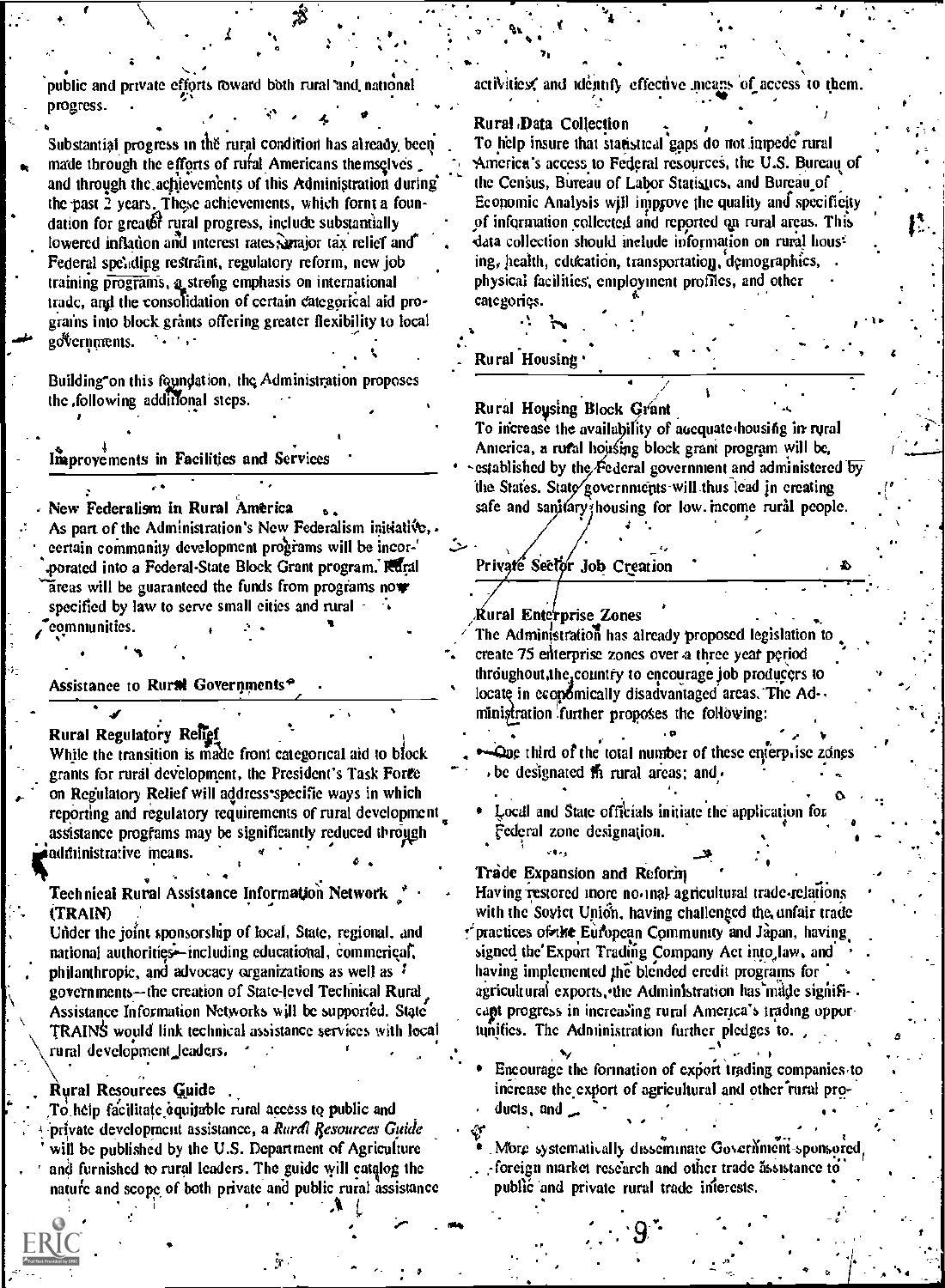#### **Rural Credit**

- To help insure that rural areas have the full range of financhal and financially related services necessary to meet control munity development needs, the Administration will:
- Implement provisions of the Garn-St Germain Depository Institutions Act of 1982 to encourage financial institutions to provide a full range of such services in rural areas;
- Examine the eurrent delivery systems of Federal housing guarantee programs in rural areas to determine the feasibility of using U.S. Department of Agriculture, Farmers Home Administration tield offices, to improve both access and delivery; and
- Instruct Farmers Home Administration's field offices to provide support and technical assistance to rural communities seeking to undertake community facility projects.

 $\mathbf{I}0$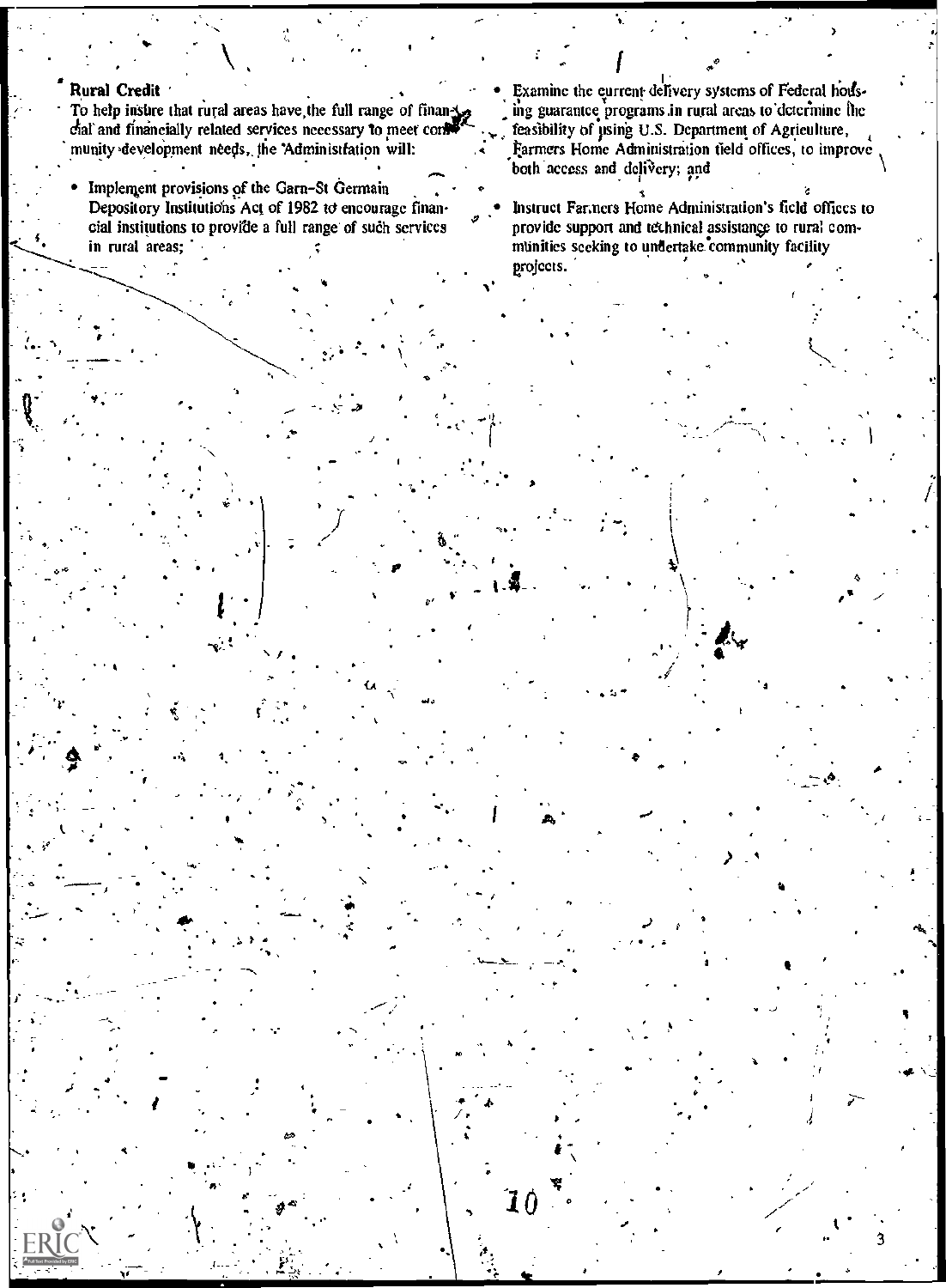#### A Decade's Progress

#### Population Revival

For a hundred years, beginning just after the Civil War, the population or rural America declined decade by decade while great American cities rose with the industrial revolution. In the 1950's alone, six million people moved from the country into the cities and their burgeoning suburbs.

But beginning in the 1960's, and with dramatic aeceleration in the 1970's, this pattern of rural deeline reversed itself. While some rural regions continued to lose population, the 1970's saw the population of rural and small town America as a whole grow more than 50 percent. faster than that of urban America (see table 1).

People in virtually every ethnic, racial, age, and economic eategory moved to rural America in the 1970's. The urbancommuting patterns began to reach beyond the suburbs to the countryside during the past decade, but the population growth in rural America is not simply a product of urban sprawl. Instead it is an expression of preferences for a more rural lifestyle.

At least since the 1940's, when national public opinion surveys were first taken, a majority of Americans has expressed a preference for rural life even while more and more moved into cities (see table 2). By the 1970's, beset by crowded conditions and other urban ills, and drawn by expanding rural job opportunities and other attractions of the countryside, millions of city dwellers were ready to move, and did. -

In the 1960's rural growth was centered in relatively large and well-established communities. Growth in the 1970's was equally rapid in the most sparsely populated rural areas.

Today nonntetroginizan America claims a population of more than 57 million people, one in every four Americans. In addition to these rural people, one in seven people living in areas/designated as metropolitan actually lives in a "rural setting" by census standards. Broadly defined, America's rural population exceeds 80 million. Projections suggest those growth trends will continue.

#### **Economic Growth**

Rural employment gròwth in the 1970's outpaced urban job progress by, one-third. While total employment in the United States rose at an annual rate of 2.1 percent in the  $1070$ 's, the growth rate in rural America was 2.3 percent, compared with a 1.9 percent rate in metropolitan areas. The most rural counties were among the areas of most

rapid growth. Those with no town of more than  $2,500$ people averaged 3.3 percent employment growth.

The efficient American farmer continued to produce greater has ests with fewer people-fwice as much output as in the 1940's with one-third the workers. Now the farm work force seems to have stabilized at fewer than 6 million. Other rural enterprises, however, registered significant gains in employment and output during the 1970's, diversiting the rural economy to the point that agriculture can no lorger be said to dominate it.

By 1981, agriculture, forestry, and fisheries accounted for only 3 percent of rural wage and salary employment, compared with 21.8 percent in manufacturing, 16.6 percent in government; 16.5 percent in wholesale and retail trades. ,17.0 percent in services; nearly 5 percent in the combination of transportation, communication, and public utilities; 4.4 percent in tonstruction; and 2 percent in mining (see table 3). .

Between 1973 and 1981, adtual wage and salary employment in agriculture, forestry, and fisheries grew by 54,000; rural manufacturing jobs increased by 260,000; mining by 227,000; the transportation-communicationspublic utilities category by 284,000; services by 1,429,800; government by 952,000; and self-employed nonagricultural workers by 579,000,.

With this diversification, the rural economy has come to closely resemble the national economy and is thus more directly affected by national economic cycles. The important remaining differences are the highly productive agricultural, forestry, and extractive industries indigenous to rural America.

Also, self-employment-a strong rural tradition-is nearly twice as prevalent in rural as in urban America, and this entrepreneurship extends from the farm to every others field of rural cconomic activity.

The diversification of the rural economy-by entrepreneurs was aided in the 1970's by a significant expansion and relocation of traditionally urban-based industries in rural regions. These industries found that rural America possesses many attractive features: a tax system that encourages industrial growth, abundant land at moderate\* prices, access to national transportation systems, and hundreds of thousands of rural people who value a job well done.

11.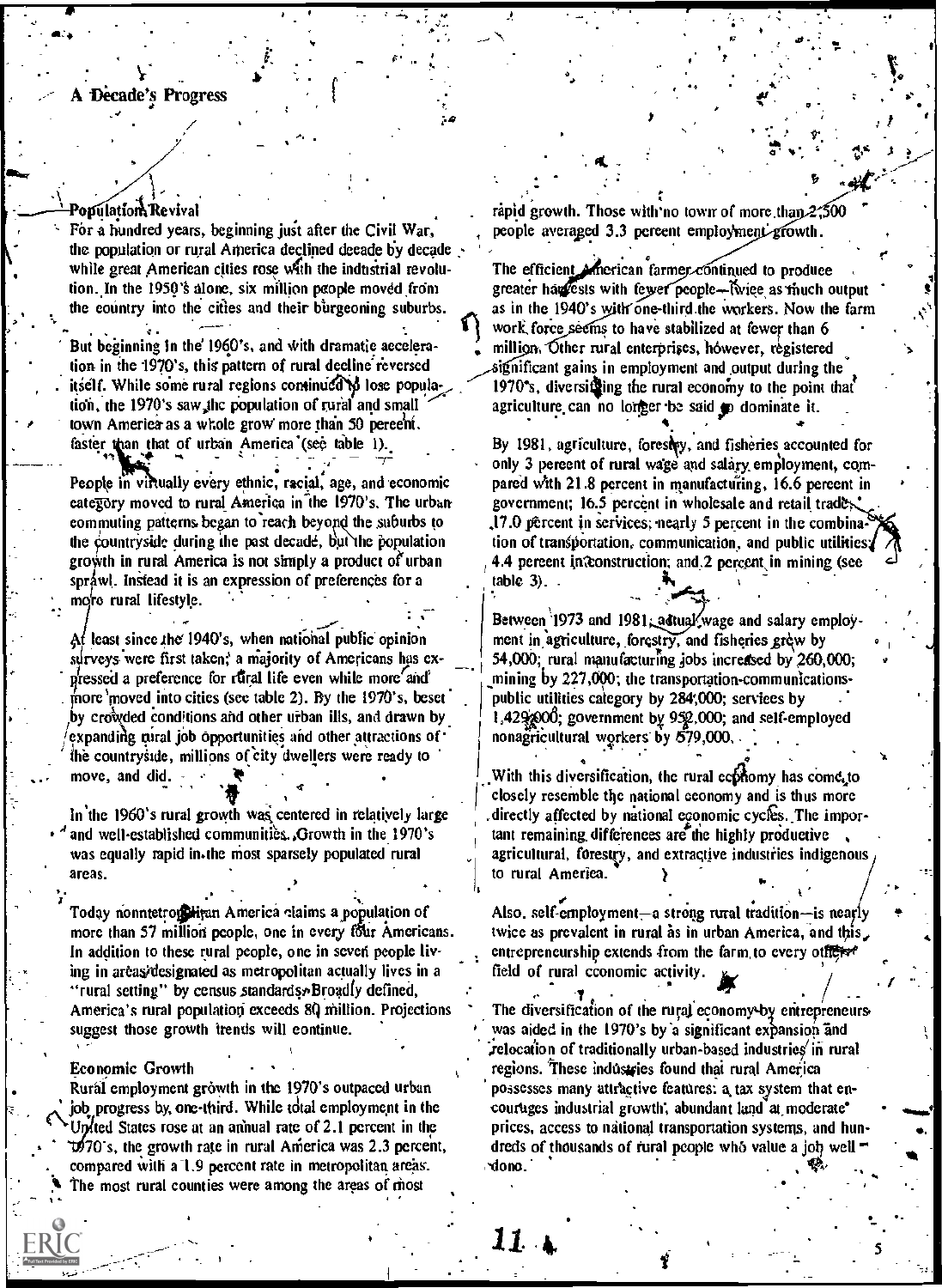Social Progréss The percentage of high school graduates among the rural The 1970's brought significant social Advances to much of population grew from 45.9 in 1970 to 62.8 in 1980, more rural America, as well. While progress was far from than the urban fraction in 1970. uniform, rising approils and population led to broad int. provements in many standards of rural living. **Public Service** There have been considerable advances in the government The percentage of rural people living in poverty fell from of rural America over the last decade. 19.9 in 1969 to 13.74n 1979. In the long term, over the past 20 years, the number of people below the official The local revenue base, while still much narrower than the poverty line has deel ned even more dramatically, from typical metropolitan base, has been supplamented with about 33 percent of the rural population in 1959 to 13.7% other sources of public and private funds. in 1979. For all the recent changes in the rural character, voluntary The 1970's saw the measure of rural "siek days" (days community service by churches, elubs, youth groups, absent from work or school) fall below that of urban areas business and labor, and private citizens remains an. for the first time. During this period there was also a honored and active tradition in rural America. One exam-13-percent increase in the number of rural physicians per ple of this fine rural tradition is the Building Our 100,000 people. American Conimunities (BOAC) program of the Future Farmers of America. The number of occupied housing units lacking full plumbing—the key indicator of substandard housing—fell during the 1970's from  $13$  percent to 5.4 percent.

Table 1-Population change by metropolitan status and size of largest city

|                                                                                            |                      |                                          | $\mathbb{R}^{\text{Population}}$ | Р,                             |               |
|--------------------------------------------------------------------------------------------|----------------------|------------------------------------------|----------------------------------|--------------------------------|---------------|
| <b>Characteristic</b>                                                                      |                      | Number (thousands)                       |                                  | <sup>o</sup> Porcentage change |               |
|                                                                                            | 1980                 | 1970                                     | 196.3                            | 1970-80<br>÷                   | 1960-70       |
| Total                                                                                      | 226,505              | 263,301                                  | 179,323                          | 11.4                           | $-13.4$       |
| Metropolitan <sup>1</sup><br>Nonmetropolitan                                               | 463,503<br>$-63,002$ | $\cdot$ 148.877 $\cdot$<br>54,424<br>جهد | 127, 191<br>52,132               | 9.8<br>15.8                    | 17.0<br>4.4   |
| Nonmetropolitan<br>Adjacent counties <sup>2</sup><br>Nonadjacent counties                  | 32.901<br>30.101     | 28.03<br>26.394                          | 26.113<br>26.019                 | $17.4$ .<br>14.0               | 7.3<br>I.4    |
| Nonadjacent counties<br>With city of 10,000 or more <sup>3</sup><br>With no city of 10,000 | 13,642<br>16.458     | 11,910<br>14,484                         | 11,132<br>14,887                 | 14.5<br>.13.6                  | 7.0<br>$-2.7$ |

<sup>1</sup>Metropolitan status as of 1970. <sup>2</sup><sup>2</sup>Nonmetropolitan counties adjacent to Standard Metropolitan Statistical Areas.

"Counties with a city of 10,000 or more population in 1970.

Spurce: U.S. Census of Population 1970 and 1980. U.S. Bureau of the Census.

Prepared by ' Population Studies Program Area Economic Development Division

Economic Research Service, USDA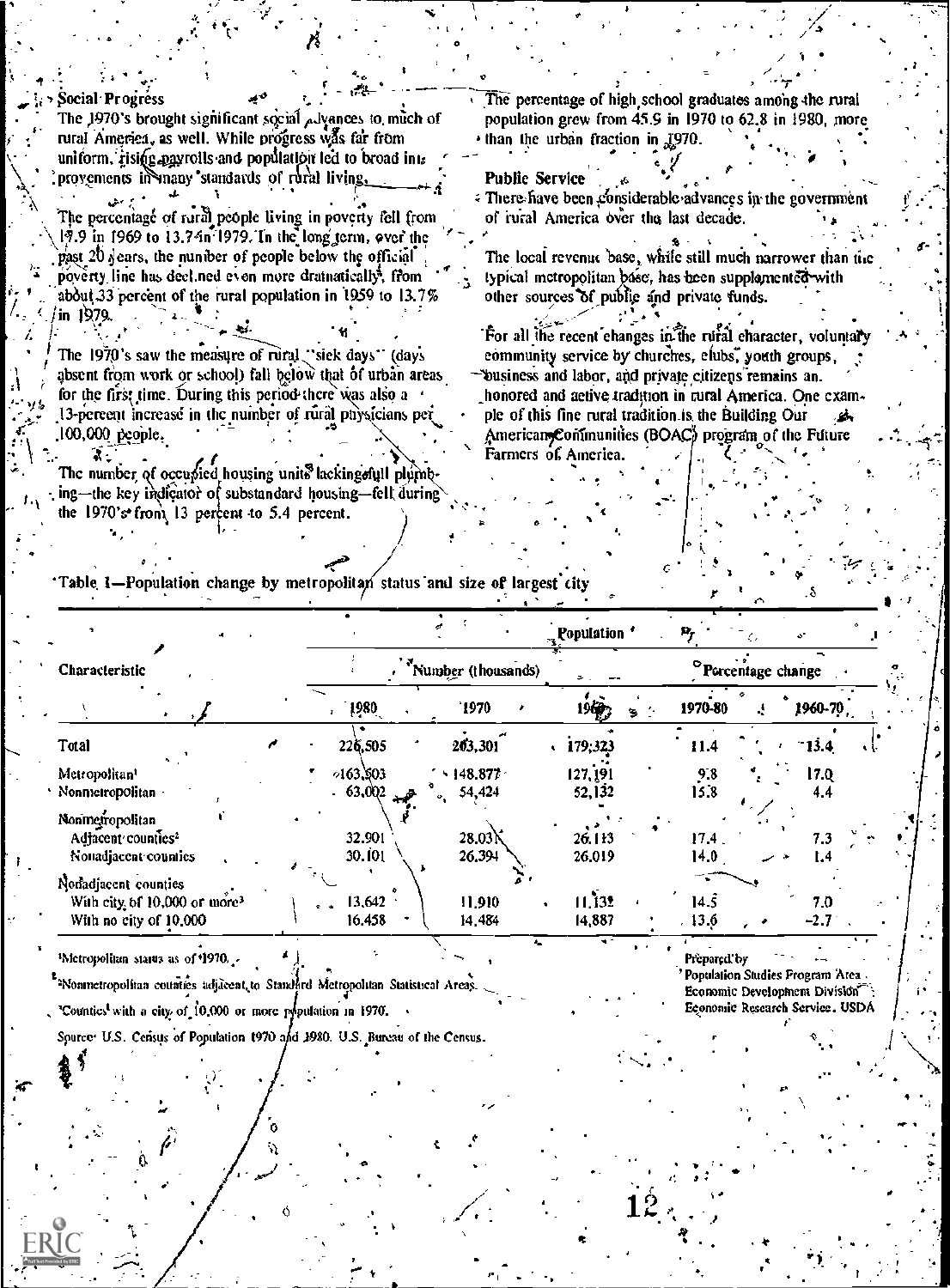|                        |                                        |                 |                                    | Gallup  |              |         | <b>Population</b>   | <b>Research</b><br>Analysis |              |
|------------------------|----------------------------------------|-----------------|------------------------------------|---------|--------------|---------|---------------------|-----------------------------|--------------|
| Preferred<br>residence | Roper <sup>2</sup><br>$$ <b>1948</b> - | -1966--         | $-1968$                            | $-1970$ | $-1972$      | $-1976$ | Commission<br>-1971 | Corp.<br>1976               | HÙD!<br>1978 |
| Cities                 | 15                                     | 22              | -18                                | 18      | 13           | 13      | $17+$               |                             | 24           |
| Suburbs                | 20                                     | 28              | $25 -$<br>$\overline{\phantom{0}}$ | 26      | 31           | 29      | 18"                 | A<br>25                     | 26           |
| Small towns            | 41 <sup>2</sup>                        | 31              | 29                                 | 31      | 31           | 21      | 30 <sup>4</sup>     | 305                         | 23           |
| Rural areas            | 24                                     | 13 <sup>3</sup> | 27)                                | 24)     | $23^{\circ}$ | 37      | $34+$               | 365                         | 25           |
| No opinion, other      |                                        |                 |                                    |         |              | 0       |                     |                             |              |
| <b>Total</b>           | 100                                    | .100            | 100                                | 100     | $-100$       | 100     | 100                 | ۰<br>100                    | 100          |

Table 2—A comparison of surveys of residential preferences in the United<sup>8</sup>States from 1948 to 1978  $\sim$  1 (in percent)

Zuiches, James J., "Residential Preferences in the United Source States," Nonmetropolitan America in Transition, edited by Hawley and Mazie. The University of North Carolina Press. 1981, p.82.

(Large and medium size city combined; medium size city and small city, town, or village in suburbs combined; small city, town, or village not in suburbs, and rural area. ÷.

<sup>2</sup>Includes respondents preferring small cities and small rowns. The Roper question was: "If you had a choice, where would you like best to live-in the country, a small town, a small city, a suburb, a large city?"

<sup>3</sup>Parm used instead of roral area in the Gallup question, which was: you could live anywhere in the U.S. that you wanted to, would you prefer a city, suburban area, small town or farm?"

'Large and medium cities combined, subutbs of large and medium cities combined, small cities and small towns combined, and farm and open country combined in this table. The Population Commission question was: "Where would you prefer to live? On a farm. open country (not on

u fatm), in a small town, in a small city, in a medium size city, in a large city, in a suburb of a medium size city, in a suburh of a large city??

55 Assuming you could live anywhere you wanted, where would you prefer to live most-in a big city, in a suburb of a big city, in small city or in a rural or farm area?"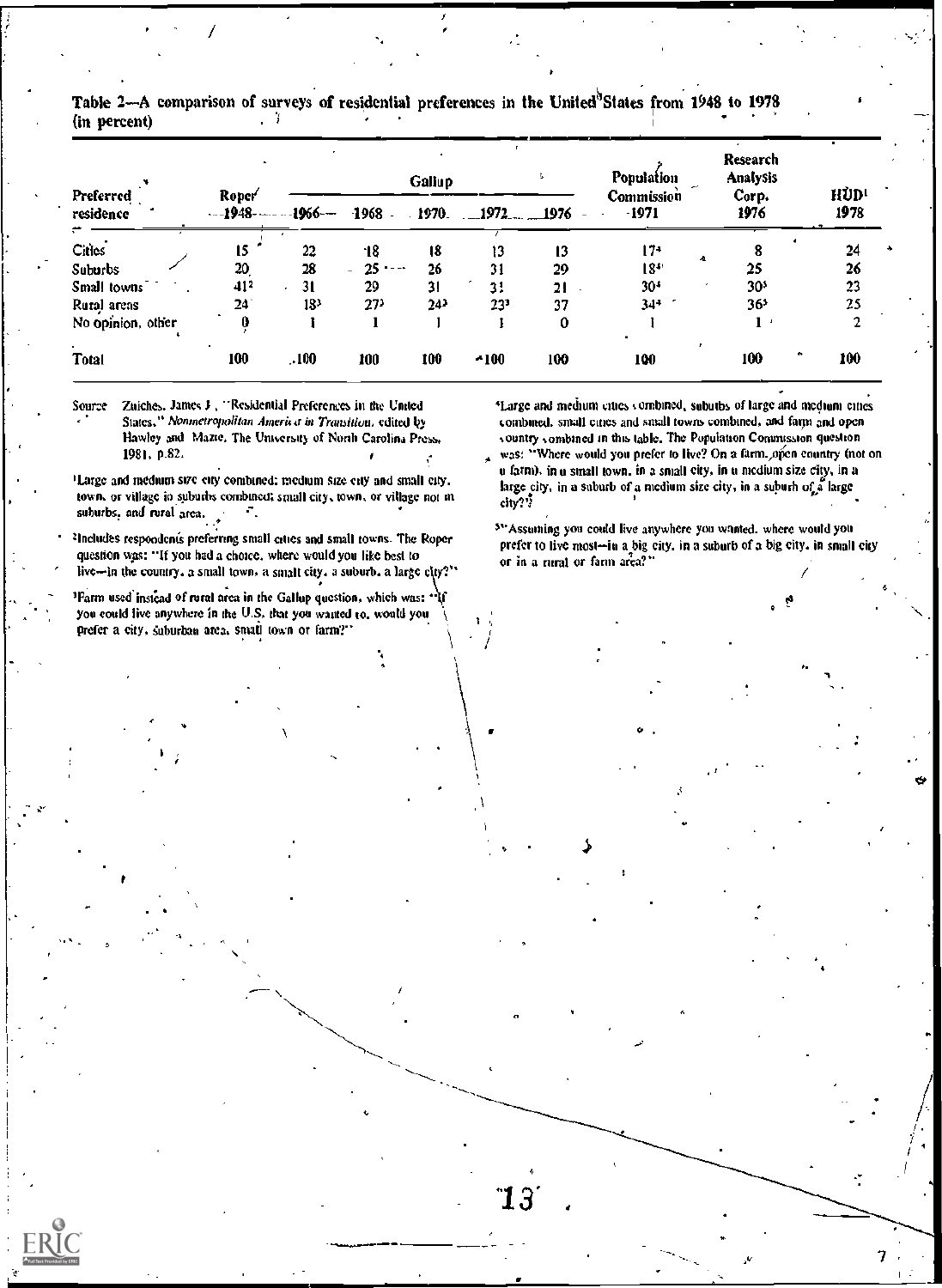#### Table 3-Structure of innmetro employment, 1973 and 1981

|                                                              |    |                             | 1973                 |                                   | 1981 |                     |
|--------------------------------------------------------------|----|-----------------------------|----------------------|-----------------------------------|------|---------------------|
| <b>Employment</b>                                            | r, | <b>Total</b><br>(thousands) | 'Percent of<br>total | <b>Total</b><br>×.<br>(thousands) |      | Percent of<br>total |
| 'Total employed:                                             |    | 26,091                      | z.<br>$\times 100.0$ | 30,488                            |      | 100.0               |
| Wage and salary workers, total<br>Agriculture, forestry, and |    | 22,038                      | 1.64.4               | 26.213                            |      | 86.0                |
| fisherics                                                    |    | $\frac{856}{ }$             | 3.3                  | 910                               |      | 3.0                 |
| Mining                                                       |    | 370                         | 1.4.                 | 597                               |      | 2,0                 |
| Construction                                                 |    | 1,384                       | 5.3                  | 1,373                             |      | 4,4                 |
| Manufacturing                                                |    | 6,381                       | 24.5                 | 6,641                             |      | 21.8                |
| Dúrable                                                      |    | 3,396                       | 13.0                 | 3,566                             |      | 11.7                |
| Nondurable                                                   |    | 2,984                       | 11.4                 | 3,075                             |      | 10.1                |
| Transportation. confinunications,                            |    |                             |                      |                                   |      |                     |
| and public utilities                                         |    | 1,147                       | 4.4                  | . 1,431                           |      | 4.7                 |
| Wholesale and retail trade<br>Finance, insurance, and        |    | 4,035                       | 15.5                 | $5,016 -$                         |      | 16.5                |
| real estate                                                  |    | 790                         | 3.0                  | 1,067                             |      | 3.5                 |
| Private itouschold workers                                   |    | 578                         | 2.2                  | 438                               |      | 1.4                 |
| Other services                                               |    | 2,399                       | 9.2                  | 3,691                             |      | 12.1                |
| Government workers                                           |    | 4,098                       | 15.7                 | 5,050                             |      | 16.6                |
| Self-employed workers, total_                                |    | 3,463                       | 13.3                 | 3,896                             |      | 12.8                |
| Agriculture <sup>a</sup><br>. .                              |    | 1,426                       | 5,5                  | (1,28)                            |      | 4.2                 |
| Nonagriculture                                               | ¢. | 2,036'                      | 7.8                  | 2,615                             |      | 8.6                 |
| Unpaid family workers, total                                 |    | 590                         | 2.3                  | 379                               |      | 1.2                 |
| Agriculture                                                  |    | 356                         | 1.4                  | 211                               |      | 1.2                 |
| Nonagriculture<br>ė                                          |    | 234                         | .9                   | $-167$                            |      | .5                  |

Prepared by Population Studies Program Area Economic Development Division ERS USDA

Such innovations as computerized financial controls and professionally staffed legislatures were introduced in much of rural America in the 1970's, though the very personal character of public service remains firmly ingrained, especially at the local level.

An important overlay of regional and multicountry planning and development authorities has also been added to the rural political landscape in the last decade; offering a level of coordination, technical expertise, and economies of scale unprecedented in the rural experience.

In addition, the 1970's brought a dramatic restructuring and strengthening of national rural advocacy and service groups, which have played important individual and collective roles in the progress of rural America.

Among these are groups representing State and local governments, such as the National Association of Counties, the National Association of Towns and Townships, the National Association of Regional Councils, the National Governors' Association, and the National Association of Development Organizations.

The National Rural Electric Cooperatives Association, the National Association of Conservation Districts, the Congressional Rural Caucus, and others also take a vigor us interest in rural development issues.

In addition, many farm, business, labor, religious, and civic organizations, such as Ruritan National, are actively concerned with rural progress.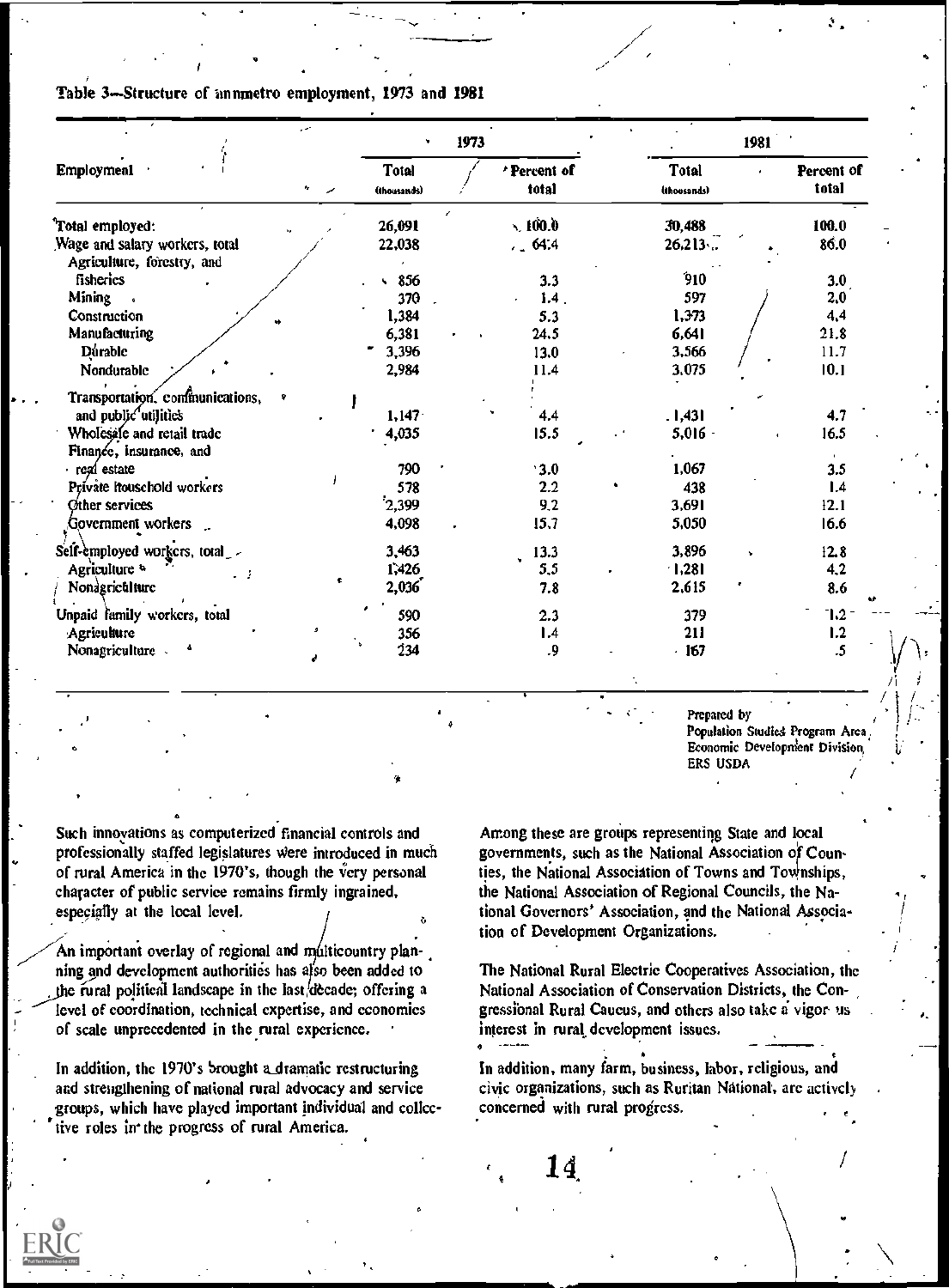$\mathcal{F}$ Hearing From Rural Americans: What Are The Problems?

#### A Rural Strategy

The Rural Development Policy Act of 1980 requires the preparation of a strategy to promote economic and social progress more effectively in rural America.

The legislation calls for improvements in Federal responses to rural needs, better coordination among the various levels of government, and a stronger, working partnership with private enterprise.

Raising levels of employment, health, housing, education, transportation, environmental protection, and community services are essential goals of national policy.

But while such goals may be identical for both rural and urban America, the means of achieving them are not.

America is predominantly an urban Nation. Federal progranis concentrate on urban areas, where about 75 percent Ot the American people live. Experience has shown that these "national" programs are often ill-suited to the needs of millions of rural Americans and the communities in which they live. They fail to accommodate the smaller scale, sparser population, and more distant settlement pat terns of rural America, focusing instead on t' requirements and capacities of large institutions and large populations in relatively compact quarters.

Rural Americans have not participated fully in some programs because larger communities receive program funds automatically. through predetermined entitlement formulas, while small towns and unincorporated settlements must compete for limited "discretionary" funds from State and Federal sources. The Community Development Block Grant program is one such example.

and<br>/nd even when funds find their way into rural areas, they sulare so tightly regulated and urban oriented that a "get the money and find the need" attitude may arise in rural governments, an attitude which sacrifices local political authority for Federal financial control and encourages the inefficient use of the Nation's resources.

.Solving these problems does not require making rural America more like urban America. Progress for many, if not most, rural Americans does not mean becoming more urban. It means solving rural problems with rural solutions. That is the intent of this strategy for rural development. A

The successful implementation of this rural strategy can have important national consequences, as well. Federal, State and private sector fundstican be better controlled and more effectively invested.. National economic growth can be stimulated through new rural enterprise. A policy tailored to, if not designed exclusively for, the needs of rural America, attuned to rural customs and drawing on rural strengths, will be most effective in promoting rural progress and solving special rural problems.

 $\mathcal{I} = \{ \mathcal{I} \}$ 

#### The Role of Rural People

This strategy was designed to authentically represent the views of the people it is intended to serve. Many rural people have participated directly or indirectly in this strategy process through the systematic solicitation of comments by the Department of Agriculture.

By its very nature, this process has yielded more empirical and personal evidence of rural conditions than scientific, statistically "provable data." Some of these observations may conflict with findings elsewhere in this document, but the practical value of these rural citizens' perspectives-an understanding of the way rural people themselves perceive their problems and potentials—more than.compensates for. the .informal quality of this information.

 $\setminus$ The first step in the consultation process was the Secretary of Agriculture's appointment of a National Advisory Council on Rural Development, a 25-member panel of rural leaders from throughout the country. The Advisory Council held four formal meetings, and members held dozens of informal discussions with their neighbors and with a varidy of groups leading to a series of recommendations largely incorporated in the strategy.

Hundreds of other people, including rural officeholders and private citizens alike, took a direct part in the consultation. process.

The Secretary also enlisted the assistance of his fellow Cabinet officers and other Federal agency heads. These officials provided examples of innovative, successful, and potentially replicabte local approaches to meeting rural %development needs. A Rural Development Working Group - of the Cabinet\_Council on Food and Agriculture was established to review the strategy.

Recognizing that States play a pivotal role in rural development, Secretary Block asked each of the,Nation's Governors to make policy recommendations. In addition, letters were sent to heads of each State department of agriculture and to other State agencies responsible for planning, economic development, and related services.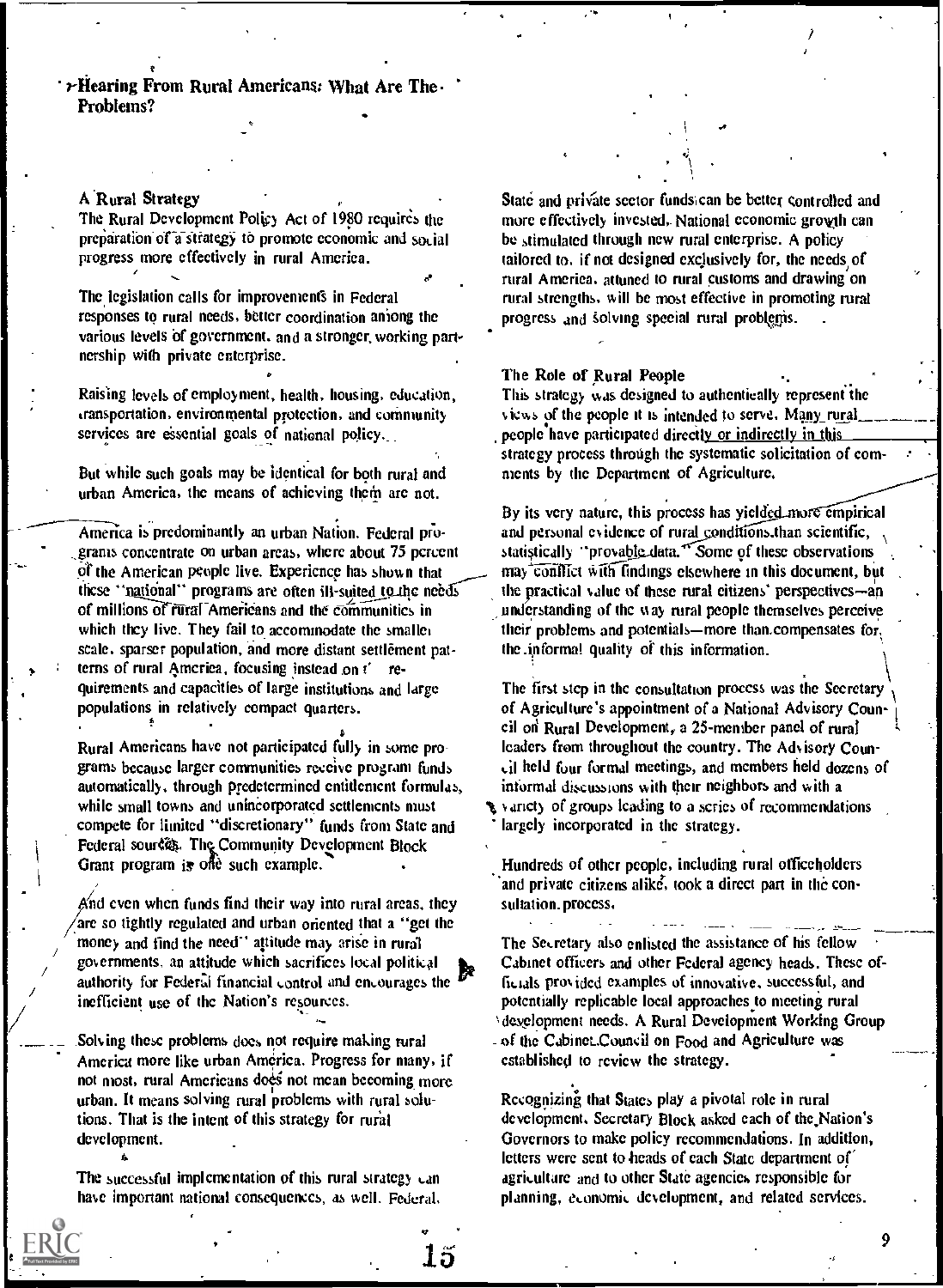Participation of State legislators was sought through the cooperation of the National Conference of State Legislatures. Also at the State level, each USDA State Food and Agriculture Council was asked for ideas, recommendations, and successful models. In their deliberations, the rural development committees of these councils often included representatives of State and Federal agencies and private organizations. Each of these rural development committees in turn was asked to join with the Extension Service in its State to convene two local or countywide meetings on the rural development strategy. More than 60 such meetings were held nationwide.

To reach substate districts and local units of government, the Secretary called on,the communiea'ion networks of such organizations as:

- The National Association of Counties
- The National Association of Regional Councils
- The National Association of Develbpment Organizations
- The National Association of Towns and Townships
- The National League of Cities
- The U.S. Conference of Mayors
- The National Conference of Black Mayors

Working through the offices of the USDA coordinator for In developing this strategy, a variety of voices and Indian activities and, the USDA coordinator for the 1890 and historically Black colleges, the USDA's Office of Rural Development Policy was able to contact national Indian groups as well as key figures at the Nation's 1890 college system to gather their contributions'to the strategy.

The Office of Rural Development Policy asked for views. recommendations, and successful models from a broad range of interest groups across the country. Contact was made with religious groups, service clubs, and unions. Many of the groups used newsletters or special mailings to reach memberships numbering in the thousands. .

The Director of the Office of Rural Development Policy also participated in an extensive series of roundtable discussions on rural development, as'part of major conventions of the American Planning Association, the National Association of Counties, and the combined meeting of the National Association of Area Agencies on Aging and the National Association of State Units on Agiiig.

The National Advisory Council on Rural Development also took a very active role in seeking public participation. One member., for example, organized a public meeting in his State, sponsored by a substate planning district staff. Another member obtained a large volume of written recommendations from conservation experts in his State.

The Department of Agriculture believes this public particlpation process is an effective foundation on which to base the continuing assessment of rural strategy, as required by the 1980 Rural Development Policy Act.

 $\mathbf{u}$ 

The response to this widespread solicitation of public views has been very encouraging. The most often cited—and most urgent—challenges to rural people are improved facilities and services, better assistance to rural governments, better housing, and more jobs in the private sector. These are dealt, with in detail in the strategy which follows.

Other issue's, such as increased incentives for health praeti tioners to locate in rural areas; tax credits for voluntary community service; Federal control of rural lands; payments in lieu of taxes; toxic wastcs and pollution; energy costs; farm land preservation; sóil erosion; water equality and availability; minimum wages for seasonal workers; rural historic preservation; rental housing vouchers as a substitute for mortgage interest subsidies; strengthened farmer cooperatives for assistance in marketing, finance, and management; rural ambulance service,and public transportation; concentration on renewable ;esources;'implementation of the USDA "Prime Lands" policy; crime; and "human capital" enhancement through education and job training constitute a challenging agenda for the future.

#### The Challenge Today

conflicting views-each with a legitimate concern, most with a plausible solution--made it difficult to reconcile realistic alternatives and make hard policy decisions. This is the blessing and the burden of direct and extensive citizen participation in the strategy process.

But several consistent themes ran through these diverse citizen comments, and it is on these that the strategy rests. These include the conditions of community facilities, rural housing, employment and income, and local government needs and services.

.

1

 $\mathcal{L}=\mathcal{L}$ 

Improvements in Rural Facilities and Services. Critical to the prosperity of rural areas are reliable roads, bridges, water and sewer facilities, and other fixtures that are the lifelines of rural communities and regions. But the physical underpinnings of older regions of rural America are wearing out faster than they are being replaced. And in areas of new growth, particularly in the South and West, public facilities cannot keep pace with growing public demands on them. Fully half of the Nation's community waste treatment systems are bperating at maximum capacity and cannot sunport furtifer economie expansion.

Ports and inland wate, ways—crucial to agricultural trade, coal and timber transportation, and other mainstays of the rural  $\omega$ onomy-are in need of modernization. The Administration has proposed user fees to help finance the maintenance of many federally supported facilities.

Nearly two-thirds of America's major roads $-2.6$  million miles, most of it in rural America-need resurfacing on 16'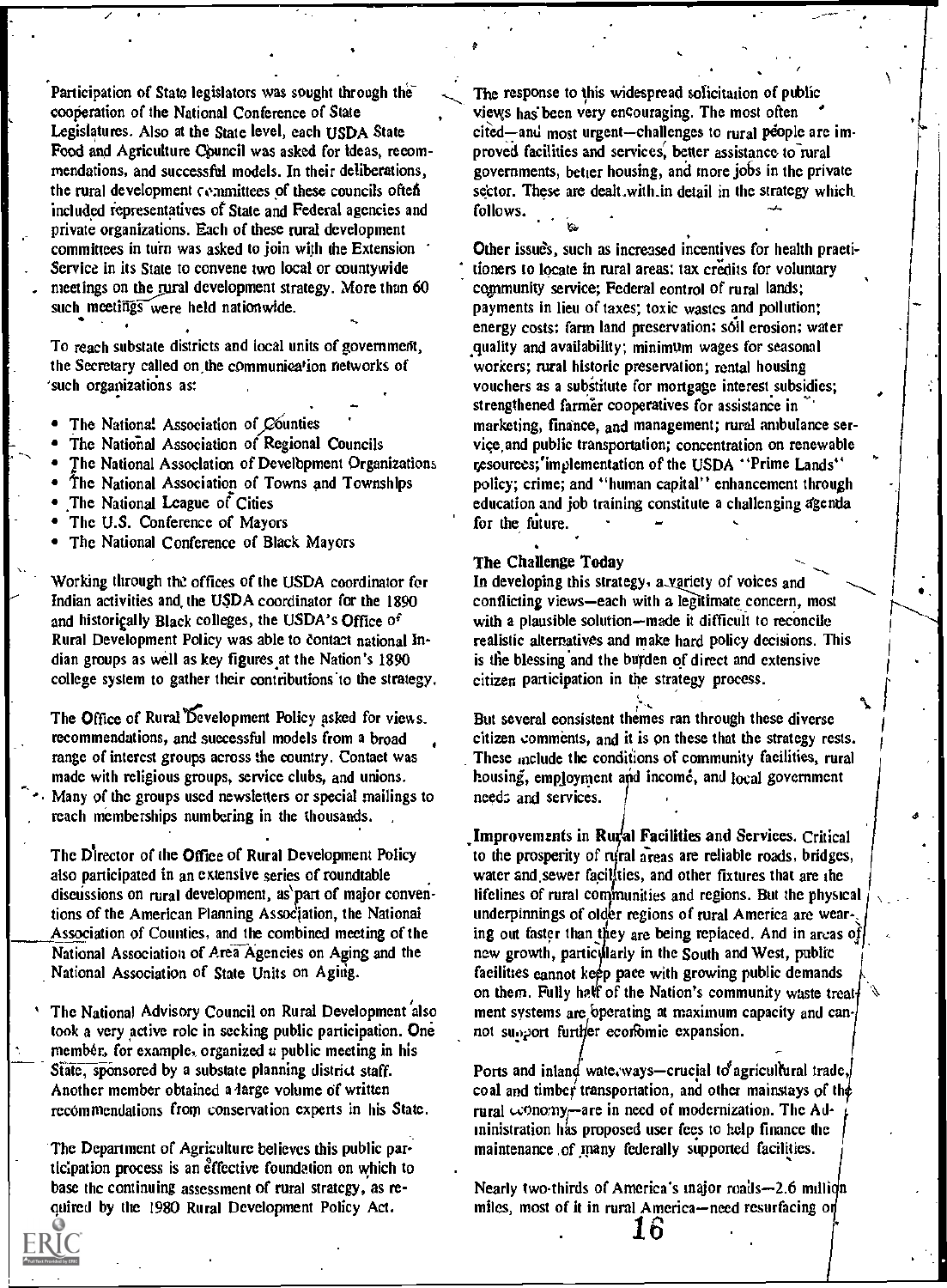$r$ rebuilding Of the Nation's 560,000 bridges—most of them in rural America--nearly 130,000 are so unsafe they have been closed to buses, trucks, vans, and fire engines Some 3,500 bridge; have been closed altogether for safety's sake. Rural development heavily depends on the repair, replacement, and expansion of these vital arteries of commerce. The Surface Transportation Assistance Act of 1982, proposed  $\ddot{b}_y$  the Administration and passed by Congress. will address some of these needs.

\_While these Administration initiatives will help solve rural infrastructure problems, the Federal role in meeting in- $\epsilon$  frastructure needs is not all encompassing, as the chapter

on the governing philosophy indicates.

As for community services, while significant progress has been made in the last decade, rural  $\triangle$  merica continues to lag behind urban America in education, health care, transportation, elderly and child care, and other services. Within rural America itself, there is such diversity of need and resources that no single rural service scheme can he uniformly effective.  $\mathcal{F}^{\text{max}}$ 

Equality of service does not mean the same structure of service delivery for both rural and urban America. The differences in  $scr'$  population density, local government resources, and the physical distances dividing services and recipients are pronounced, and so must be the differences in program design.

Rural citizens do not have the same access to the full range cf facilities and services that urban people have. What access they have varies widely among rural areas. Nearly half of all rural workers are employed in an area in which the largest city is between 10,000 and 50,000 population. Such cities normally provide a wide raage and choice of facilities and services-commercial, professional, financial, and governmental. Other rural citizens live in areas adjacent to major inctropolitan centers and use those facilities and services as a matter of routine.

/ But there are about 600 rural counties with a total popula-. tion of some 6 million people that 'truly must be called remote. These citizens have no ready, inexpensive, or con- \_\_\_venient access to even the mall cities of 10,000 people. .

The most isolated rural places are concentrated in the West,  $6\mu$  smaller groupings are also found in the Ozarks, southern Appalachians, and upper Great Lakes. Many of these areas, paradoxically, are among the most rapidly growing rural areas, others continue to decline,

....

 $\sqrt{2}$ These isolated rural areas are the least prepared by previous experience or existing institutional capacity to provide facilities and services which their leaders indicate are necessary to manage growth (or decline) effectively. Yet too often Federal programs have proved inappropriate

for use in such rural settings because of their constraints to local initiative.

Evidence suggests that transportation and communications A isolation and low density settlement. While such innovainnovations can help alleviate problems of rural physical tion is most likely to be developed by local citizens, Federal assistance with technical skills and information can be of great value.

,

The challenge, then, is to assist rural Americans in the ways they deem best, according to their unique community The challenge, then, is to assist rural Americans in the ways *they* deem best, according to their unique community and countryside circumstances.

 $\overline{T}$  -  $\overline{T}$  -  $\overline{T}$  -  $\overline{T}$  -  $\overline{T}$  is the message we have received directly from rural Americans. that rural people at the community level, supported but not subordinated by the State and 'Federal governments, can best decide their own needs and chart their own paths to progress.

Traditional categorical aid programs-heavily regulated and usually urban oriented--cannot meet this test of local control. Other means must be employed to provide effective support to rural America without dominating, restricting, or obstructing rural initiative.

Local Government. Needs. Though public service remains principally a part-time occupation in rural America, no problem is too large or too small to escape the responsibility of the rural government official; yet, no official is given less leeway in fashioning solutions to a desk ful of dilemmas than the rural public servant.

The resourcefulness of the rural official has been espe: cially taxed in the last 10 years, as the challenges to local government have multiplied and diversified along with the population and economic base, Today's rural official\_is not only a policy maker but also a budget director, transportation manager, environmental sciences expert, law enforcer, social worker. Federal and State liaison officer, and town planner. In many cases, the rural government official must perform all these duties while holding down a full-time job in the private sector.

Challenges of growth coexist with challenges of decay in rural America today. In a dynamic county where industry is expanding and new people are immigrating, problems\of overburdened facilities, understaffed services, and illdefined growth plans may be paramount concerns to the rural official. Across the State, another county may find itself beset by older and sadder problems. chronic poverty, poor health, dilapidated housing, dying comniunities. And everywhere in between, there are variations of all these problems of growth and dearth.

Many rural officeholders are heavily constrained-by law, by political tradition, by economic reality  $-$  from taxing

17

 $\mathcal{V}_{\text{H}}$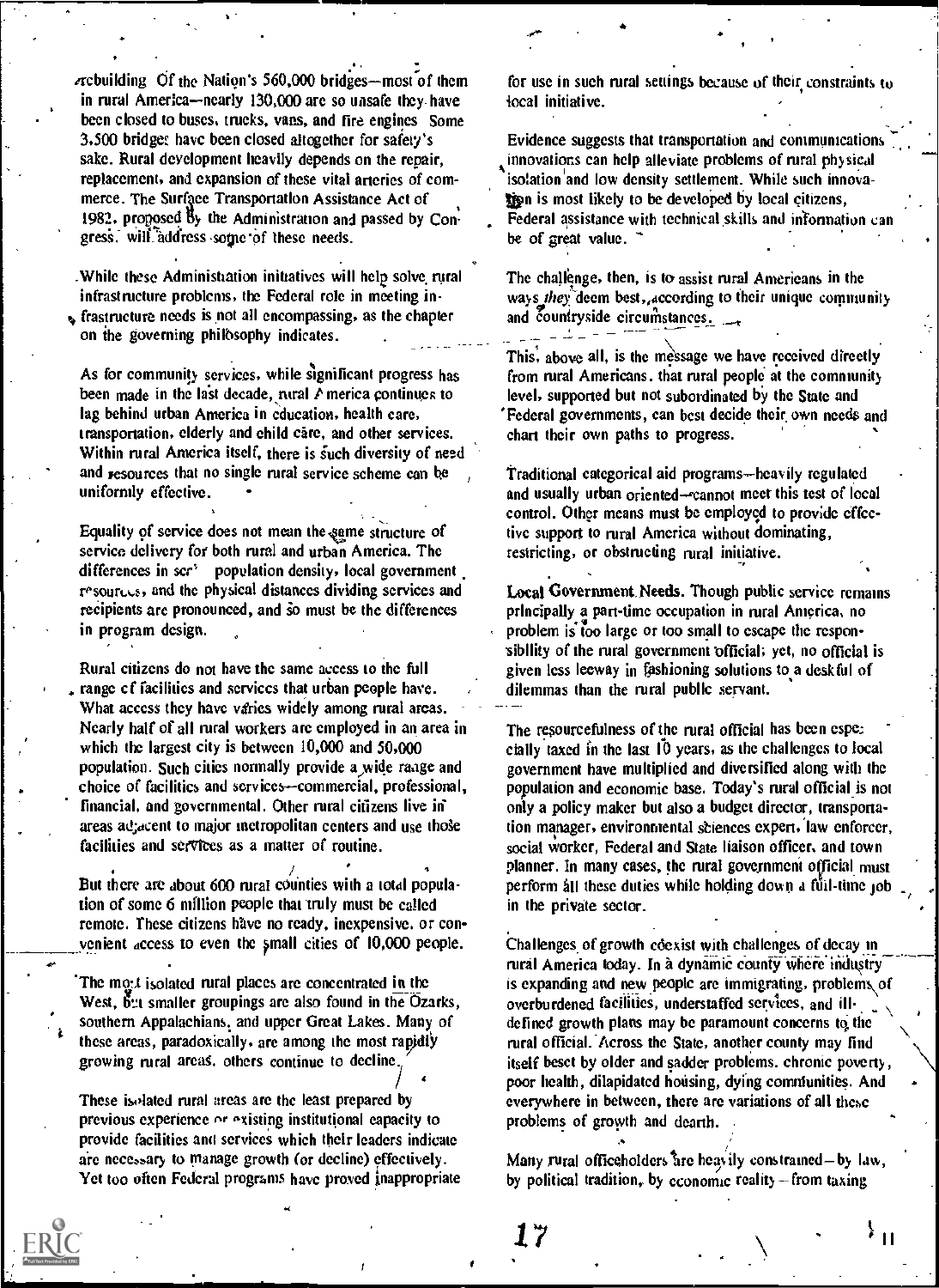constituents for the necessary resources to deal with cow munity problems.

In the smallest towns of rural America, where agriculture still may be the economic foundation, there are few people 'to share the high costs of public facilities and,,services. The average population of *a*yrural American community in 1975 was 2,229. More than Mill had lesi than ;,000 people. State restrictions on local suthority further constrict the rural government's flexibility, especially in taxing and budgeting.

By 1977, some 43 percent of the revenues of local rural 'governments came from State and Federal aid, though rural governments received only \$299 per person, compared with \$386 per pers6n for urban governments. Also. in 1977, urban,govemments raised an average of \$588 per person from local sources, while rural governments raised only \$397 per person locally.

The proliferation of government assistance programs has created impediments to future rural development through strict and 'arbitrary regulation, the difficult managemeiu of widely dispersed government resources, and the spreading eligibility for participation in these programs.

Inflated costs, diluted\_ effectiveness, and obscured missions have been the inevitable results of this evolution, along with the unsettling concern that the Federal Government has become more master than servant of the people of  $\cdot$ .

Rural people sec the arrogance of Washington power in such examples as these:

- . Federal water supply programs do not permit finding for some low-cost production methods, such as cluster wells, which could help rural Americans reduce the very high price of water service. The kinds' of water projects for which Federal funds are available are often prohibitively expensive for rural communities.
- The general revenue sharing program does not include user fees and volunteer time contributions in tax effort calculations, although these are two of the rural community's most valuable resources. Local rural effort is thus understated.

In addition to these specific examples, and many others like them, there are several general conditions which tend to restrict rural access to Federal programs.

- Due to limited resources for taxes, rural places may have difficulty raising "matching funds" on which many Federal grants are, contingent:
- Direct or guaranteed loan programs that involve cooperation with specialized credit providers are less

rt and the second second second second second second second second second second second second second second second second second second second second second second second second second second second second second second s

 $\mathbf{C}$  and  $\mathbf{C}$ 

easy to arrange outside urban areas, where such specialized institutions are usually located; and

Sonic Federal programs, such as specialized medical care, do not serve rural areas well simply because of low population density.

 $\left\langle \cdot \right\rangle$ 

Housing. The incidence of substandard housing (housing that is either overcrowded or, has inadequate plumbing) continues to be more than three times as high in rural regions as in urban areas. About 5.4 percent of rural hous-  $_3$ ing is substandard, compared with 1.4 percent of urbah. housing.

While even these statistics represent a dramatic improvement over the conditions of 30 years ago-when 59 percent of rural housing was substandard—more than  $2.$ million rural people still live in housing that is a hazard to. health and safety.

Employment and Income. The lack of job opportunities° remains the greatest single problem in rural America.

.<br>Many rural regions suffer unemployment rates substantially higher than the national average. Since 1978, the disparity between rural and urban unemployment has been growing-and not in rural America's favor.

Even these high official rates of unemployment can mask the true level of distress, failing as they do to account for the many underemployed and part-time workers who permeate the rural economy. The American farmer, plagued by falling commodity prices and mounting operating costs, has been especially hard hit by recent economic 'adversity. For many farmers, not, even additional part-time jobs have made ends meet. There also remains a. "personal prosperity" gap between the average rural citizen and his average urban neighbor. Excluding the offsetting effects of a lower cost of living, if any, rural family income continues to average only 80 percent of urban income (\$'19,225 versus \$24,478 In 1981).

Chronic rural poverty continues to haunt parts of the American.countryside.-Twelve million rural-Americans-fall below the official poverty line. Nearly two-thirds of the rural poor live in the South.

Rural poverty is not confined to those who cannot'or will not work. In 1980, 24 percent of poor rural families were headed by people who worked full-time virtually-every week of the year. More than half of all poor rural families had two or more people on the job,

Rural poverty reflects the relatively low level of wage's or the part-time nature of many rural jobs. Low whgesoand part-time jobs, in turn, are often the legacy of limited skills, training, and education.-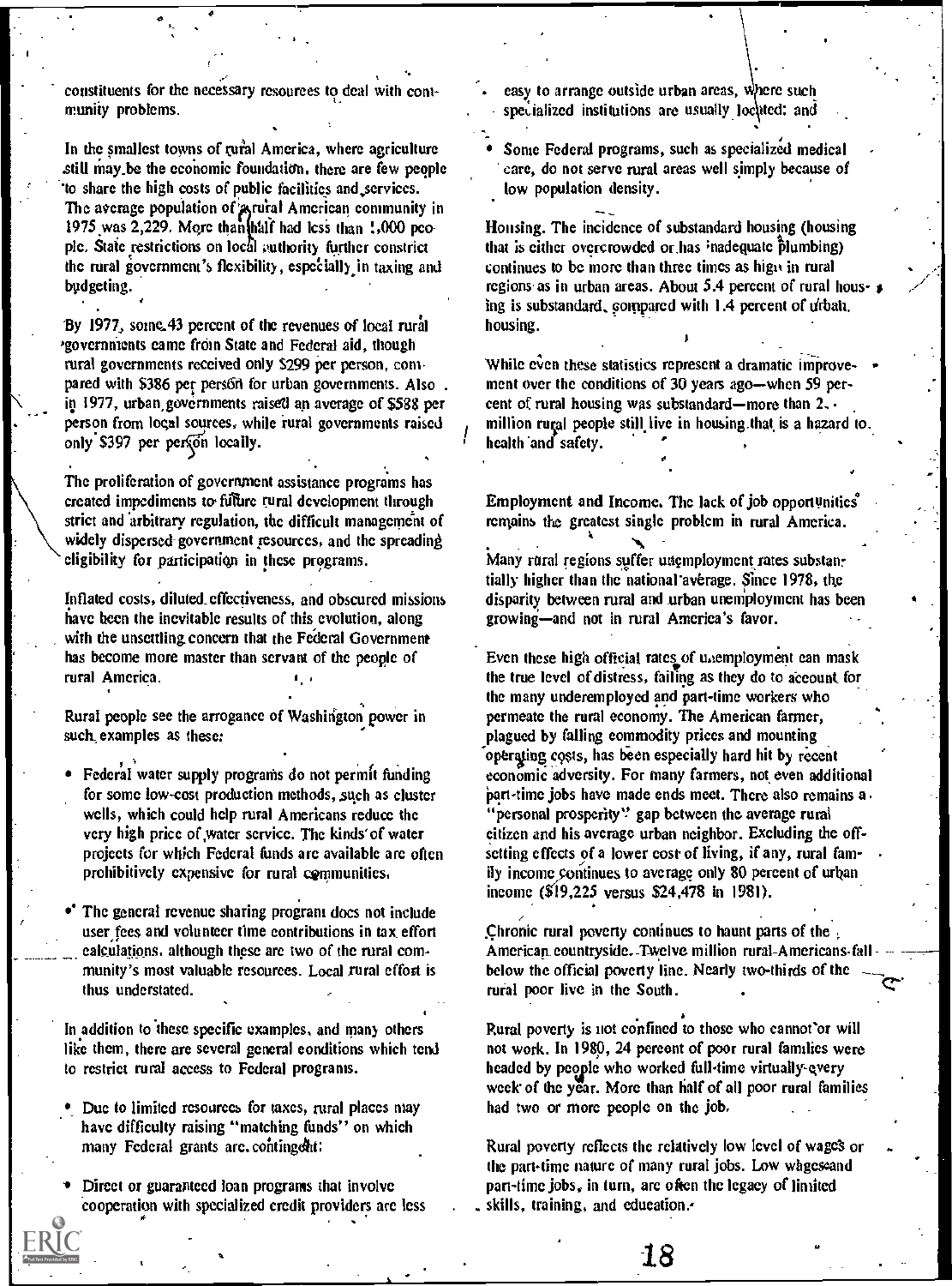More and better jobs in an expanding private sector are the key to improving the lot of working poor people in rural areas. The rural economy demonstrated its ab y to provide such opportunities during the 1970's, and a reinvigorated national economy can unleash such vitality in rural employment once again. But an upgrading of skills and education is necessary for many poor rural workers to take advantage of such opportunities.

 $\mathbf{F}_1$ 

**FRIC** 

 $\hat{\mathbf{r}}$  .

About 12.5 percent of poor families in rural areas are headed by a person 65 years of age or older. These families, and many others whose household heads are impaired by physical or mental disability, heavily depend on Government transfer payments-especially from Social Security retirement and disability programs-for their economic security. The Administration's insistence on insuring the integrity of the Social Security system is of crucial importance in rural areas.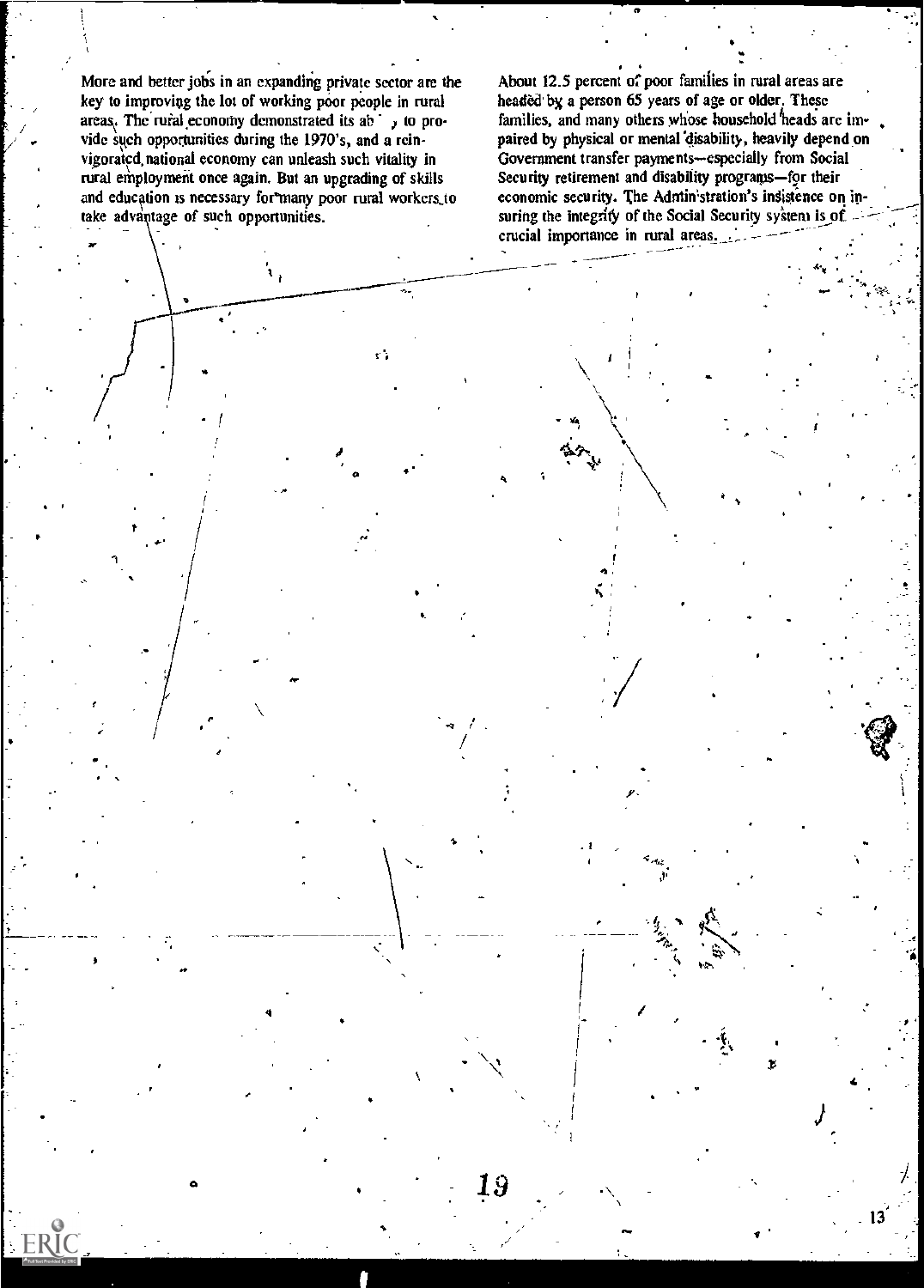#### The Governing Philosophy

Extensive citizen involvement makes policy better, not easier. Deciding the most appropriate way to meet tural needs involves paying close attention to the practical. recommendations of fural people themselves. It also involves reviewing these meets and refining these recommendations in the context of previous actions and prevailing philosophies of this Administration.

A substantial consensus has emerged between the views of. rural Americans and the objectives of the Administration. The primary philosophical objective of this Administration is to let the American people govern themselves as they will. This strategy is a manifestation of that philosophy. The clearest message we have received from rural Americans is this: People at the community level, supported but not dominated by the State and Federal governments, can chart their owth best path to progress.

This is the essence of the New Federalism initiative announced by the President in his "State of the Union address" in January of 1982. As the President said then, "Our citizens feel they've lost control of even the most basic decisions made about the essential services of government-such as schools, welfare, roads, and even garbage collection. And they're right." The goal, the President said, is "a realignment that will end cumbersome administration and spiraling costs at the Federal 1. .el while we insure these programs will be more responsive to both the people they are meant to help and the people who pay for them," This rural development strategy represents an important step toward the realization of that New Federalism goal.

Economic growth is another mutual cohcern of rural Americans and the Administration, and there is fundamental philosophical agreement between them that this growth must be concentrated in private enterprise rather than in temporary government job programs.

It is the private economy that generates five out of six jobs, in this country. It is in the private economy that the

chances for a career, for advancement, for rising salaries and wages, and for industrial and entrepreneural expansion present themselves.

These facts underlie this Administration's commitment to encourage growth in the private economy through tax relief, regulatory reform, more aggressive trading practices, control of inflation, reduction of interest rates, and the improvement of productivity through basic research and development.

Economic growth has historically proven to be a far more powerful tool of social advancement and community improvement than even the most ambitious government program. As the President has observed, "Some will say our mission is to save free enterprise. I say we must free enterprise so that together we can save America."

This philosophy iaspired the enterprise zone program proposed by the President in January of 1982 to provide "new opportunity to America's inner cities and rural towns." A refinement of that initiative's rural dimension is incorporated here.

In summary, the governing philosophy of this strategy reflects both the expressed desires of rural people and the major objectives of this Administration:

- To restore political authority and flexibility at the levels of government most accountable to the people;
- To streamline the Federal establishment to make it more responsive to local and State' priorities, rather than the other way around;
- To exploit the ability of private enterprise as well as government programs to produce public benefits;
- To build more effective partnerships between public and private efforts toward both rural and national progress.

20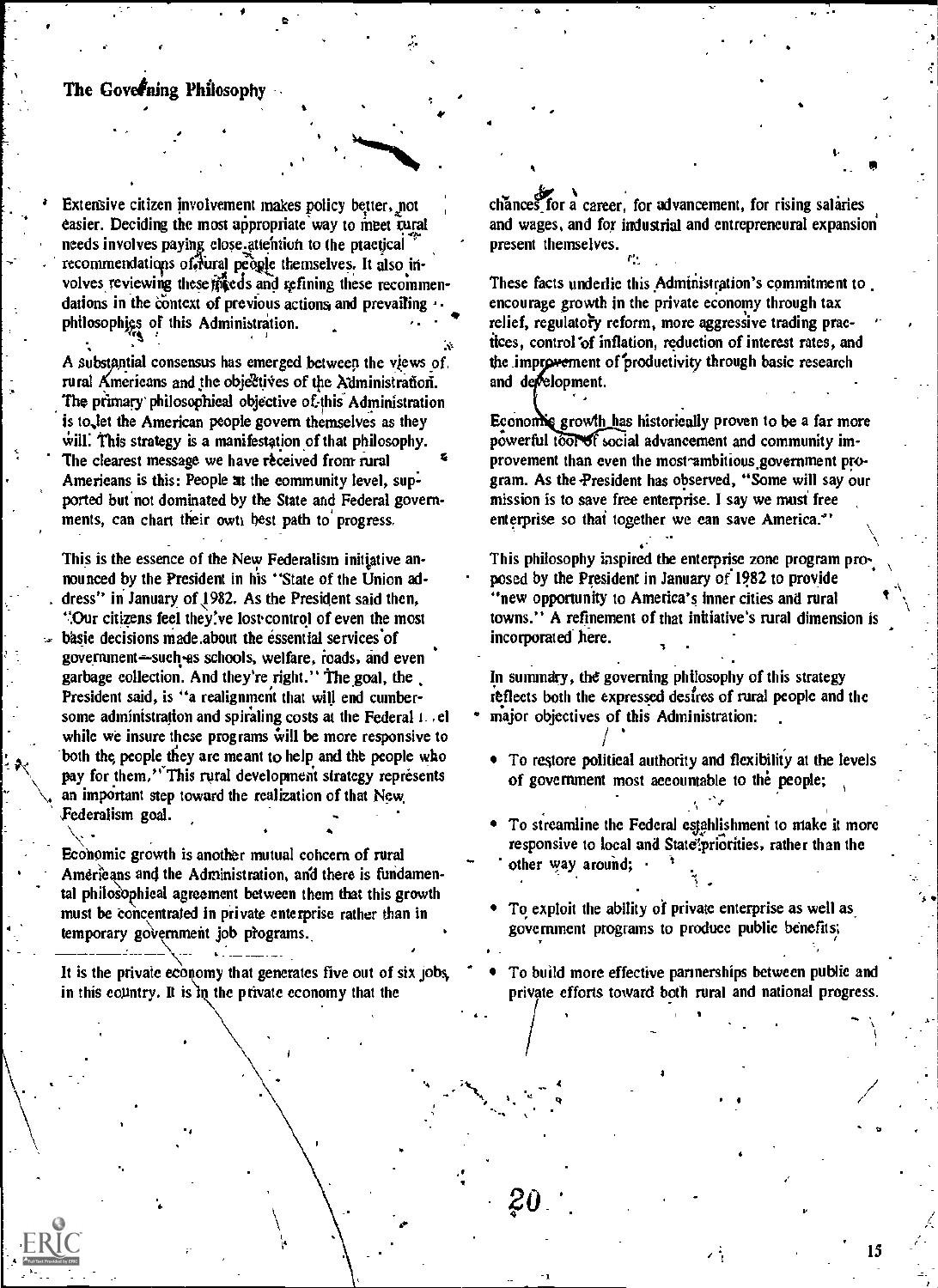#### **Foundation for Greater Progress**

Healthy and growing local economics depend on a healthy, growing national economy. In addition to the remarkable. achievements of rural Americans over the past decade, several initiatives of this Administration have contributed to laying the foundation for national progress, in the past  $2\sigma$ . vears. Such national progress will generate a rising tide of prosperity that will reach into this Nation's rural areas:

Inflation. The annual rate of inflation has fallen from 12.4, percent in 1980 to 8.9 percent in 1981 to 3.9 percent in 1982.

Interest Rate. The prime interest rate has fallen from 21.5 percent in January 1981 to, 11 percent in January 1983.

Tax Relief. Tax rates of individual income have been reduced 15 percent over the last 2 years and will be reduced another 10 percent in July 1983.

Federal Spending Restraint, The growth in Federal spending has been reduced from an annual rate of 14 pereent in 1981 to about 6 percent for 1983.

Regulatory Relief. The number of proposed Federal rules governing details of American life and work declined by more than one-third in the first 2 years of this Administration. Regulatory reductions thus far obtained will save the public up to \$11 billton in annual operating costs. In addition, regulatory reform cut paperwork requirements by one-fifth.

Job Training. On October 43, 1982, the President signed into law the Job Training Partnership Act of 1982, which will provide job training for 1 million disadvantaged young Americans, displaced workers, and recipients of Aid to Families with Dependent Children. The training will be geared toward securing permanent employment in the private sector, through the work of locally based private industry councils. Special provisions have been made to encourage the designation in rural areas of "service" delivery areas'' for training programs.

Farm Loans. Interest rates for farm operating loans from the Farmers Home Administration were reduced from 11.5 percent to 10.25 percent on January 17, 1983. Farm , ownership loan rates were reduced from 11.5 percent to 10.75 percent. With every 1-percent drop in the average interest rate on all outstanding farm debt, net farm income rises by \$1 billion.

Blended Credit. The Secretary of Agriculture has announced a new blended credit program, combining existing export loan guarantees with \$350 million in interest-free loans which will generate an estimated \$1 billion in additional farm exports and create an additional 35,000 farmvelated jobs.

**Export Trading Company Act. In October of 1982, the** President signed into law the Export Trading Company Act permitting private firms to band together for export purposes without violating antitrust statutes and allowing banks to invest in export trading eompanies. The new law should add at least 300,000 new export-related jobs to the American economy.

Block Grants. The Administration has consolidated a number of categorical programs into education and health block grant programs, giving State and local government greater flexibility..

In addition, the "small cities" component of the Department of Housing and Urban Development's (HUD) Community Development Block Grant program, previously administered by HUD directly, has been modified to permit States to administer it as a block grant.

Embasgo Ended. The President has canceled the grain embargo against the Soviet Union and has facilitated more normal agricultural trade relations with the Soviets.

Unfair<sup>5</sup>Trade Practices Challenged. The Administration has mounted a concerted effort to reduce the unfair trade practices employed by our trading partners, particularly the European Community (EC) and Japan. The United States has challenged the EC's use of agricultural export subsidies in the General Agreement on Tariffs and Trade (GATT), and has initiated negotiations with the Japanese to relax their restrictions on imports of citrus, beef, and tobacco products.

Surface Transportation Assistance. The Administration has proposed, and the 97th Congress has enacted, a major road rebuilding program to be financed through a 5-centper-gallon gasoline user fee. This national program will produce significant infrastructure improvements in rural as well as urban America, repairing nearly 1 million miles of roadway.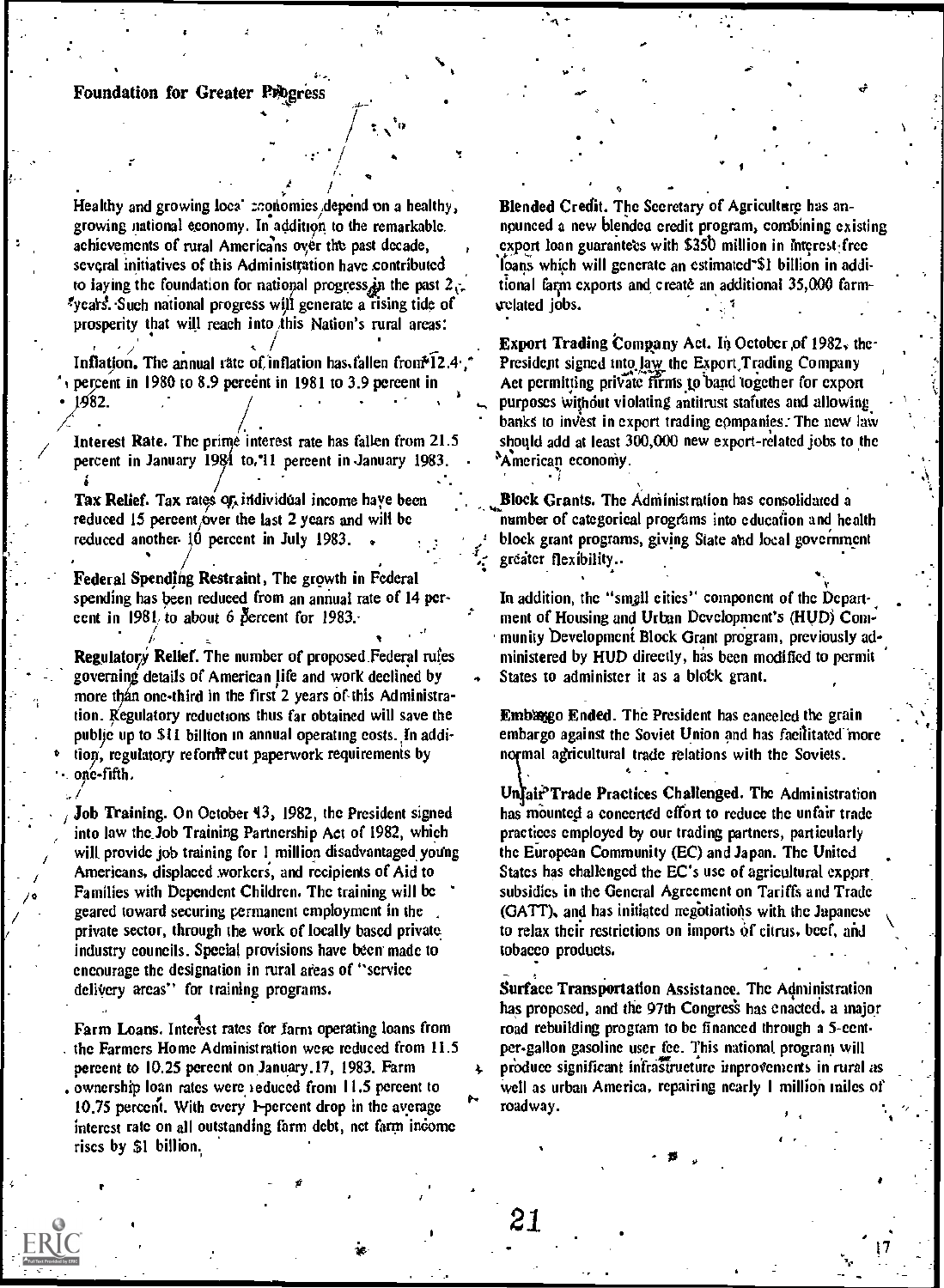#### The-Strategy in Detail

A

Improving Facilities and Services.

New Federalism in Rural America Certain comniumty developinent programs will be consolidated into a Federal-State Block Grant program. Under the program, rural areas will be assured the funds from certain existing programs for small cities and rural communities. They will also be on equal footing with urban communities in eligibility for the balance of the Block Grant.

As part of the Administration's New Federalism initiative, three Farmers Home Administration programs-rural water and sewer grants, water and sewer loans, and community facility loans-will be included in a Federal-State Block Grant program.

Lest the full effect of these FmHA programs in rural America be diluted under the Block Grant system, 100 percent of these FmHA program funds will be passed through State governments directly to rural communities of less than 20,000 population.

lnaddition, 70-percent of the "Small Cities" funds of the Community Development Block Grant program planned . for inclusion in the New Federalism initiative  $y$ ill continue to be apportioned to communities of less than  $20,000$ population. Under this policy, sonic 21 percent of all CDBG funds will be safeguarded for the most rural areas of rurate America.

In addition, rural communities will be on equal footing with urban areas in eligibility for the majority of the remaining' Federal-State Block Grant funds.

As with all other funding to be incorporated into the, Federal-State Block Grant program, the use of funds for improvements in rural water, sewer and other. community facilities will be left to the discretion of local government. officials rather than dictated by Federal guidelines. These, as well as certain other block grant funds, can also he used to help meet the technical and management assistance needs of local governments.

#### Assistance to Rural Governments

Rural Regulatory Relief

The President's Task Force on Regulatory Relief, under the leadership of the Vice President of,the United States and with the active cooperalion,of the Secretary of . Agriculture and other Federal officials responsible for rural development, will be asked to find specific ways in which rural reporting and regulatory requirements may be significantly reduced.

.4

22 ,

,

ii . . . .  $\mathbb{I}$ 

Federal rural development programs and their ad- $\rightarrow$ ministrative structures date from different listorical and political eras and reflect widely different notions of the proper roles of Federal, State, county, and local governments, and the private sector.

iv ....

)  $\sim$ 

l

 $\epsilon$   $\downarrow$  .  $\epsilon$  . . . . .

4

. .

et i

b

4.

a

a series

-,..- ,

. , . <sup>I</sup> These conflicting political and management philosophies have produced an intricate maze of regulations and procedures which are difficult for part-time rural officials to negotiate. . . An arbitrary  $\frac{1}{2}$  ,  $\frac{1}{2}$  ,  $\frac{1}{2}$  ,  $\frac{1}{2}$  ,  $\frac{1}{2}$  ,  $\frac{1}{2}$  ,  $\frac{1}{2}$  ,  $\frac{1}{2}$ 

The confusion is multiplied by the fact that many rural development projects require the participation of not one but several Fed:, al agencies, each with its own application process, eligibility standards, and reporting requirements.

A small business development program in rural America. for example, can involve simultaneous negotiations with the Farmers Home Administration, the Department of  $\dot{\phantom{a}}$ Housing and Urban Developmen(, the Small Business Ad- $\text{min}$  initiation, the Economic Dey $\emptyset$  by propert Administration, the Environmental Protection  $\lambda_{\text{gen}}^{\prime\prime}$  and even the Department of Health and Human Services.

Program consolidation, administrative changes, legislative remedies, and all other appropriate means of rural regulatory relief should be considered. The task force should consult with appropriate local and State leaders in rural America, soliciting their views and practical recommendations: , .

Undue administrative restrictions on "eligible" activities  $\ddot{\hspace{1cm}}$ in a number of categon 61 aid programs will be eliminated by executive order, Many Federal programs, for example, now prohibit the use of funds for technical assistance and planning, despite the fact that this assistance and profes sional planning can be essential tools for small ruralgovernments with small staffs and high turnovers

. It is not the purpose of this Administration to either encourage or discoufage such planning activities at the local level of government. Its purpose is to leave such decisions  $\ddot{\bullet}$ to local leaders And give them the assistance they require.

. Technicul R $\stackrel{\text{{\small int}}}{\text{{\small int}}}$ nal Assistance Information Network (TRAIN)

To encourage a more extensive interchange of technical assistance information among rural development experts and between these technical experts and rural leaders, it is proposed that a Technical Rural Assistance Information Network be established by each State which chooses to db so through a B<sup>2</sup>  $\cdot$  -  $\cdot$  partnership of private,-

19

 $\mathcal{F} = \mathcal{N}$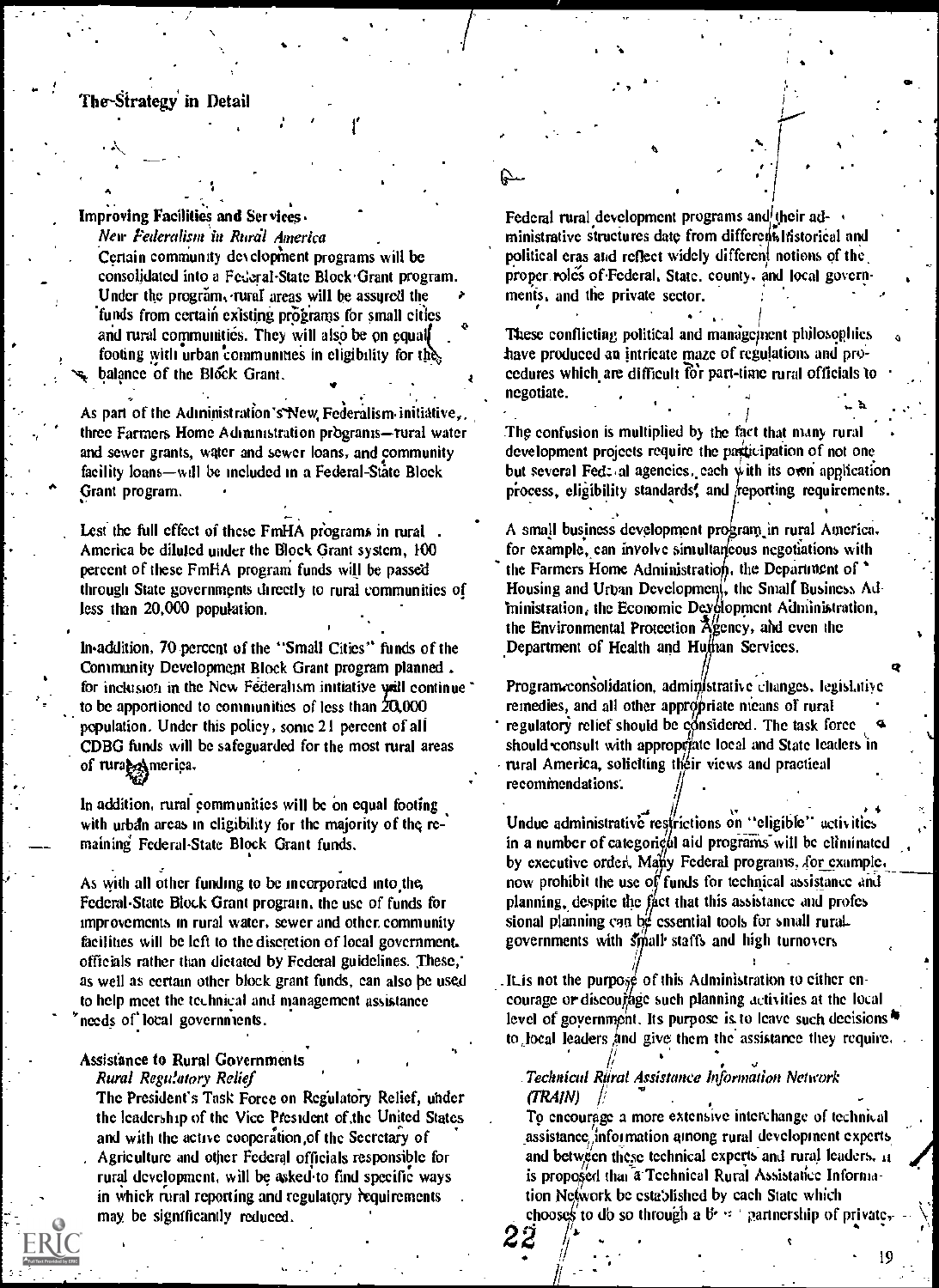aeademie, and government sponsors. The Department of Agriculture will provide States with information on how to establish TRAINs.

Many technical assistance sources are already at work in rural America. They range from the technical assistance programs currently administered by the Department of Housing and Urban Development to private consulting firms, university research groups, substate districts and State-level agencies, and USDA's Extension Service. But the linkage between these sources of technical assistance and rural leaders is weak at best. Often small rural governments have no idea of the range of services available from these private and public sources. Furthermore, small rural governments, lacking a professional staff, may need technical assistance most but be least capable of paying for it.

Once established, these optional State-level TRAINSs—which could be administered by as few as one or two professionals—will provide a meehanism for inform. .on exchange among their public. private, and academie sponsors, and for linking sources of technical assistance with potential users, as well as providing a limited amount of direct technical assistance.

The USDA Office of Rural Development Policy will work with other USDA agencies to provide technical assistance to States choosing to participate in the TRAIN program. Such assistance will include recommendations on organization, sources of joint funding, and other aspects of the program.

\*Rural Resources Guide To facilitate equitable rural access to development

assistance, a Rural Resource Guide-cataloging the nature and scope of both public and private rural technical assistance programs and providers, and identifying effective means of access to both-will be dublished.

Just as State-level Technical Rural Assistance Information Networks (TRAINSs) are needed to link users and providers of technical and management assistance within a State, there is a need to link national-level public and private resources with those needing assistance throughout the Nation. The National Advisory Council on Rural Development often referred to this need, as did many other rural officials and citizens contacted in the course of nreparing this strategy.

Lack of information and expertise, or limited access to them, has long been recognized as a significant impediment to rural development despite the variety and quantity of such information and assistance resources. Unfortunately, even many of the most comprehensive sources of

information are not well known to potential users. Among these resources, in both the public and private sectors, are:

The Department of Commerce's National Technical Information, System (NTIS);

- The Department of Education's Education Resources hiformation Center (ERIC);
- The Foundation Center's COMSEARCH system:
- Publie Technology Institute's Answer service;
- Control Data Corporation LOGIN service;
- The Office of Management and Budget's Federal Assistance Program Retrieval System (FAPRS).

Many organizations, firms, interest groups, universities, and others at the national level are available to provide technical assistance for a fee or gratis. Despite this broad range of organizations providing technical assistance, there is no single source that eatalogs all public and private national-level rural development resources, the kinds of assistance offered by each, and appropriate contacts within these organizations. The Rural Resources Guide, will help meet this need.

#### Rural Data Collection

To help insure that statistical gaps do not impede rural America's access to Federal resources, and to insure that policy makers at all levels of government have an accurate assessment of rural problems and potentials, the U.S. Bureau of the Census, Bureau of Labor Statisties, and the Bureau of Economie Analysis will improve the quality and specificity of information collected and reported on rural areas.

Information about rural areas should include data on rural health, housing, education, transportation, demographies, physical facilities, comployment profiles, and other categories, with all such information compiled in terms of well-defined, small-scale rufaf areas.

Statistical information collected by Federal research ageneies is often not as comprehensive and detailed rural urban areas as about urban areas. This, disparity creates two problems.

First, since the Government produces more information about metropolitan areas, more is known about urban problems. Federal programs can be better tailored to the unique and well-documented needs of a single city. Rural areas, by contrast, are often lumped togetherras statistical residuals, presented as part of a "rest of State" total, or as State aggregates minus the metropolitan components. As a result, less is known about rural places, their special needs, and how best to meet them.

Secondly, rural areas are placed at a disadvantage in the competition with urban areas for Federal funds. Since it is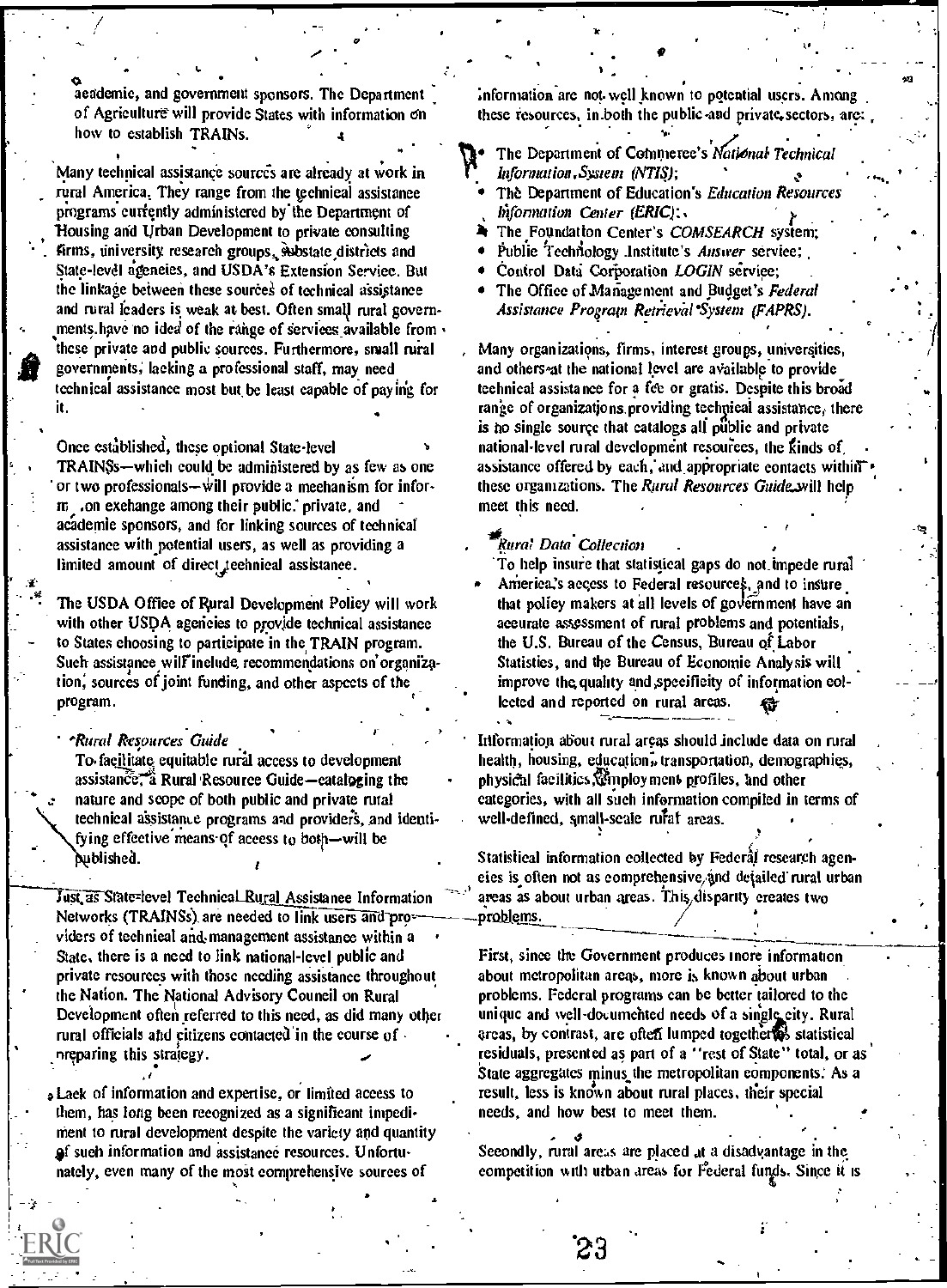difficult to describe specific rural areas statistically in as much detail as large urban areas, it is more difficult to document local rural needs effectively. Such a "competition" could eventually become no contest,.

A recent study by the National Research Council of the National Academy of Sciences concluded that current rural statistics are "inadequate" compared with urban statistics. The National Academy recommends that the "sampling and reporting units for nonmetropolitan people should. reflect the same level of disaggregation (specificity) pro vided for metropolitan people."

While rural and urban areas need not have precisely the sámé data in equal volume, there, is a clear need to improve the quality and specificity of data on rural America, when it can be collected on a cost effective basis.

Rural Housing

Rural Housing Block Grants

It is proposed that a rural housing block grant program be established by the Federal Government and administered by the several State governments to promote safe and sanitaty housing for low-income residents of rural areas.

To increase the availability of adequate housing in rural America, the rural housing block grant program will support State efforts to improve existing housing, to build new houses, and to help low-income residents meet rising housing costs.

States may apportion their Federal block grant funds in any of the following forms, as they deem most appropriated to meet the housing needs of their citizens:

- Direct grants to assist in rehabilitation and other housing. costs;
- Low-interest, short-term loans;

Housing cost vouchers for cost-burdened homeowners and renters on a temporary basis;

Subsidies to owners of rental housing, which would allow for reduced rents to eligible tenants; and

Other forms of assistance devised by the States

Formulas for allocating rural heusing block grant funds to the States will be based on rural population, poverty, and the extent of substandard housing.

Private Sector Job Cyeation .

Rural Enterprise Zones The Administration will-press for Enterprise Zone legislation with /a rural component.

In March of 1982, this Administration proposed legislation to establish up to 75 enterprise zones over a 3 year period throughout the country to attract new job producers into

disadvantaged areas with the promise of temporary tax relief and other incentives. The proposal is an integral part of the Administration's New Federalism.

Applications for enterprise zone designations must demonstrate not only economic need but innovative approaches to economic progress. Once designated, a zone will retain its special status for up to 20 years.

Federal incentives for job producers to locate in these zones will include tax credits for capital investments, rehabilitation, and payroll taxes for both employers and employees. In addition, capital gains taxes are eliminated for enterprise zone property, and the availability of industrial development bonds for small businesses to locate in the zones is guaranteed. Enterprise Zone legislation should stress the following objectives:

- Selection of one-third of the total number of zones in rural areas:
- Initiation by State and local governments of applications for Federal zone designations;
- Local leadership in the administration of designated zones:
- Tax incentives for job opportunities and training;
- Enterprise assistance to the most disadvantaged areas which have the greatest promise for new economic  $growth$ ; and

Relaxation of Federal regulations wherever possible.

Trade Expansion and Reform

To insure that rural areas benefit-fully-from the Export Trading Company Act of 1982, the Administration will encourage and assist in the formation of export trading companies specifically targeted to develop foreign markets for agricultural and other products produced in rural America.

The expansion of international trade in rural American products and the reform of trade practices which unfairly restrict the export of such products are two of this Administration's highest rural development objectives. Increased employment in rural America is directly related to trade expansion and reform.

 $\sqrt{2}$ To take full advantage of this job-creation potential, the following steps have been taken:

- The President has lifted the grain embargo against the Soviet Union and has offered to sell up to 23 million metric tons of grain to the U.S.S.R. in fiscal year 1983
- While maintaining its commitment to orderly and open world markets, the Administration is challenging the unfair trade practices of other countries, particularly the European Community and Japan,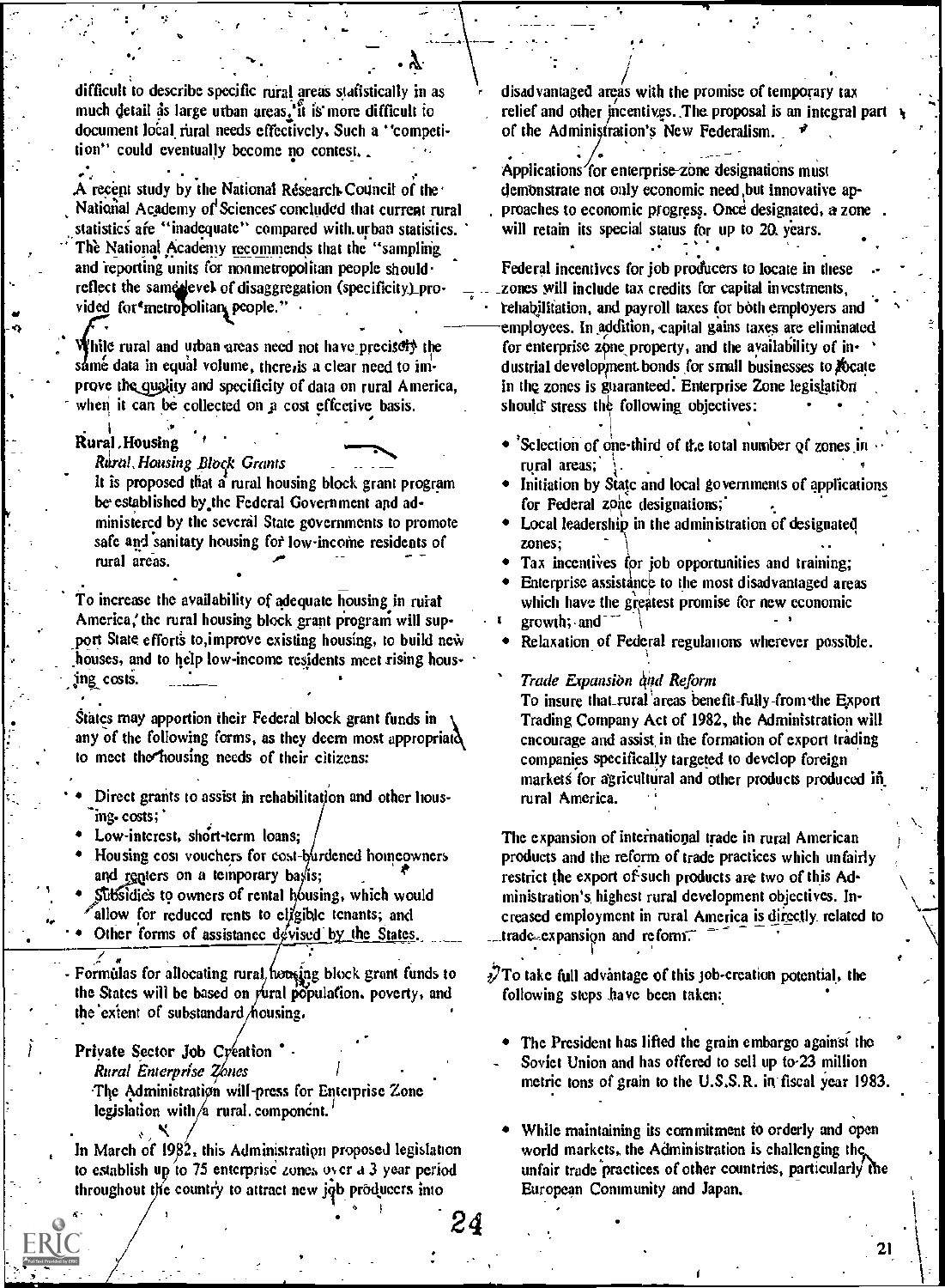The Export Trading Company Act of 1982, signed into law by Presiden Reagan on October 8, enables American firms to band together for export purposed without violating antitrust statutes. The act also permits banking institutions to participate in export ventures through financing arrangements and other means.

This legislation puts American companies on more equal footing with their major international competitors. The bulk of Japan's exports are handled by such export trading companies West Germany, France, and Hong Kong also are illajor users of specialized export institutions.

An independent study estimates that by 1985 American export trading companies could increase U.S. employment by as many as 640,000 jobs.

Thousands of small and niedium-sized American firms-including many in rural America--produce goods and services that are competitive overseas. But these firms wre inhibited by their unfamiliarity with foreign markets, eustoms, and laws. Individually, they cannot afford the costs and risks to penetrate those markets.

Export trading companies can provide these firms with a full range of export services, including marketing research, and can serve as ideal intermediaries for the export of American goods and services.

To help realize the export potential of U.S. products, the United States Government will make the foreign market research generated by its international trade offices more systematically available to American export interests, including both private concerns and State and local public officials responsible for trade development.

The Department of Agriculture has affeady identified many of the obstacles which have limited the export of processed American agricultural goods.

These include strict labeling requirements imposed by foreign governments, different packaging and shelf-life standards. lack of foreign consumer awareness of the  $\rightarrow$ availability of U.S products, export subsidies provided by foreign governments to their processors, and various nontarrif barriers erected to protect processors in importing countries.

There are also differences in preparation and packaging custonis in overseas markets which may require manufacturing and merchandising modifications by American processors But none of these barriers is insurmountable.

Small businesses may be especially well suited to play  $a_{\mathbf{x}}$ major role in expanding exports of processed agricultural products. Business and agricultural schools, community organizations, and local economic development authorities, , among others, can help as well. A special effort will be undertaken to make the full range of Government trade<sup>t</sup> services available totall interested parties.

Rural Credit Availability, In rural areas, financial institutions are significantly stigiller in terms of asset size. Consequently, the range of financial and financially related services is not as broad in tural areas for meeting community development needs as in large metropolitan areas (e.g., correspondent services may not be available). To the extent that small banks he sural areas need to compete for funds in broader capital morkets, private sector alternatives such as joint ventures for correspondent services and pooling of loans for sale in a secondary market should be explored. The Federal Government can further this effort by working to accomplish the following objectives...

Implementing provisions of the Garn-St Germain Depository Institutions Act of 1982. This landmark legislation is a major step toward deregulating and restructuring the nation's financial system. If provides the means by which depository institutions-commercial banks, savings and loan associations (S&L's), mutual savings banks, and eredit unions-ean contpete effectively in the financial equamunity in the highly competitive, less regulated environment of the future. In particular, smaller financial institutions such as those found in rural areas will be able to diversify both their borrowing and lending activities to better compete for funds in the eapital-markets. In addition, those S&L's and commercial banks with carnings problems will qualify for net worth assistance under terms set forth in Title II of the Act.

States should be encouraged to develop operating proeedures to promote packaging of the characteristically smaller rural notes into instruments which would be attractive to investors and money inarket institutions

A close review of controls and restraints affecting correspondent relationships among financial institutions should be undertaken for the purpose of increasing the availability of alternative sources of funding of all types. In particular, the effects of the applicable provisions of the Garn-St Germain Depository Institutions Act of 1982 should be studied.

Current delivery systems in rural areas for Federal housing guarantees such as FHA and VA should be ex-**Examined carefully to determine the feasibility of using** USDA's Farmers Home Administration (FmHA) field office network to improve both access and delivery.

Extensive technical advice and support in financial matters is needed for rural community leaders, particularly in the area of community facilities funding.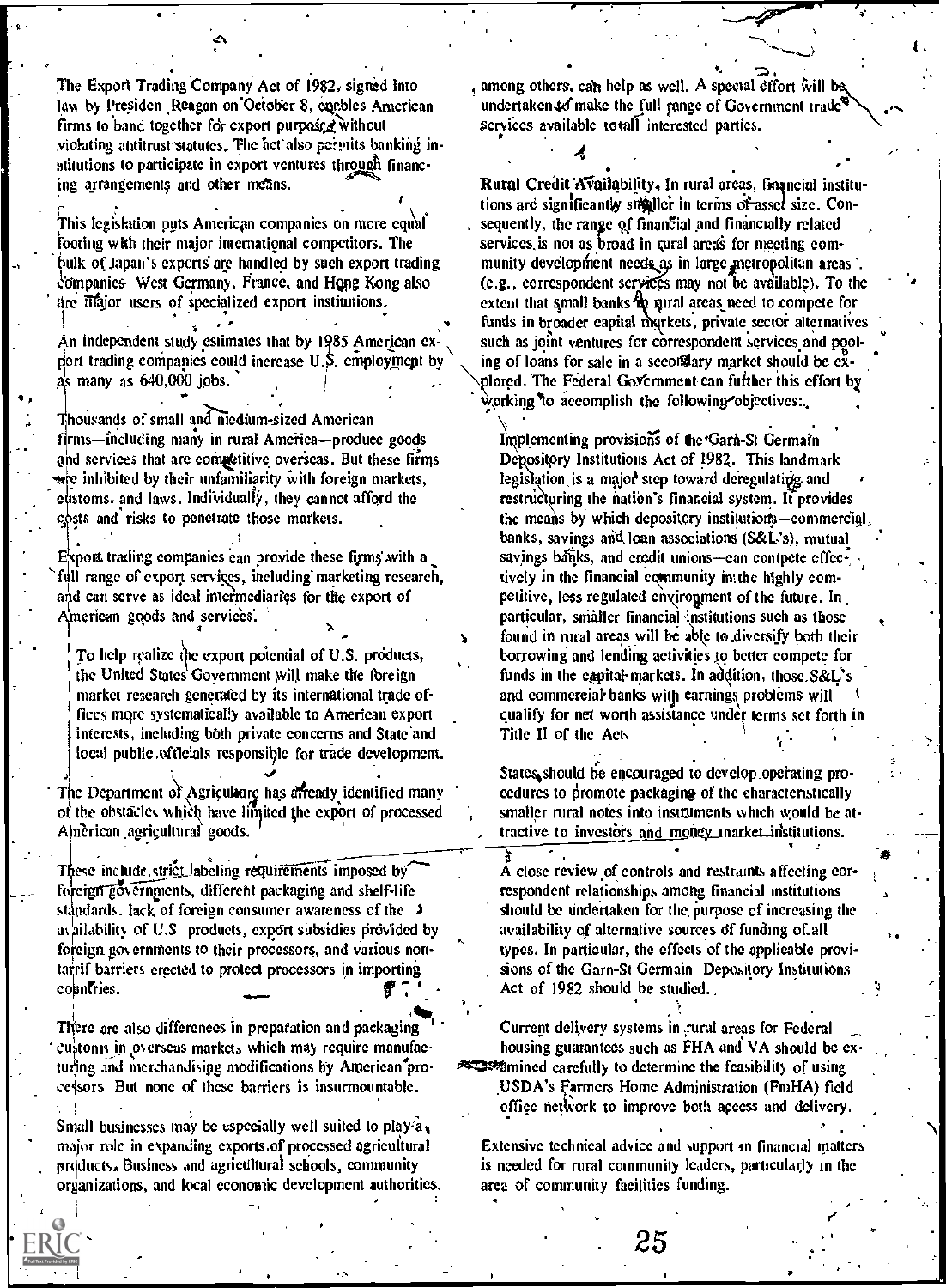The United States Department of Agriculture FmHA field office network should provide support and technical assistance to rural communities seeking to undertake community facility projects and assist them in developing appropriate project plans which would attract private and, where available, State and Federal funding.

ī,

This type of assistance would be a material factor in bolstering the ability of essentially volunteer community leaders to compete for Federal block grants and State funding for their community development programs.

These specific recommendations constitute the core of the . rural development policy of this Administration. They address the most pressing concerns of rural Americans. The recommendations reflect a philosophy that rural people can and should govern themselves. But in so doing, they must have access to the basic resources, aid, and tools available to the rest of the Nation.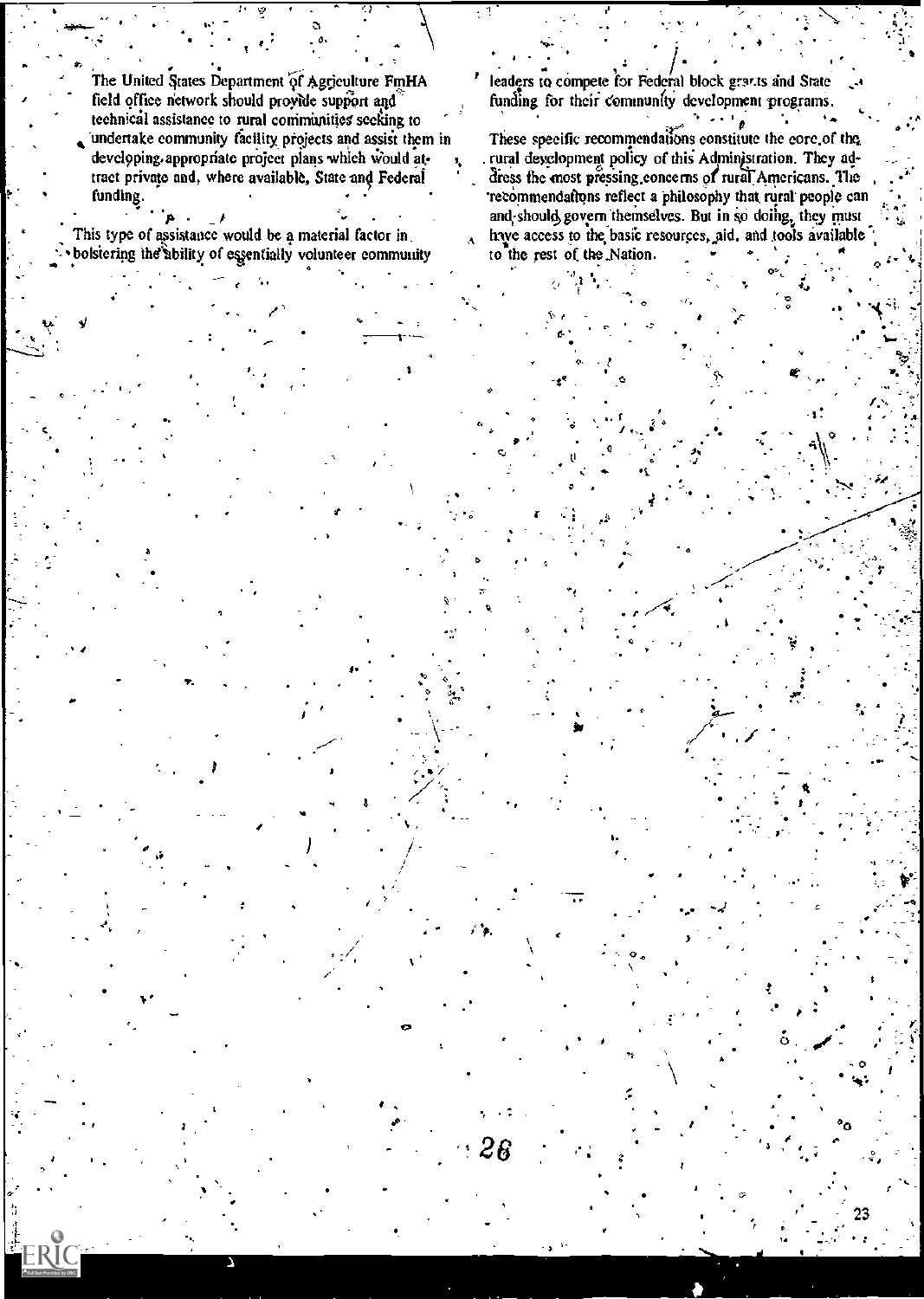#### Conclusion

The people of rural America were taking care of themselves and each other-raising and sharing crops, building bouses and places of worship, and protecting one another-long before the Government of the United States was founded.

This proud, independent and resourceful'spirit'still lives and thrives in rural regions. Rural people ask not for special favors but for simple fairness in their dealings with their National Government.

This strategy seeks to insure greater fairness and greater effectiveness of federal initiatives in rural development. It is grounded in the belief that the best insurance is to give

rural Americans what is rightfully theirs-the power to govern their own lives.»

The people of rural America know how special is the land and water and sky which surround them. They know, better than anyone, that rural America is not simply what the cities have left behind.

Though tempered by adversity, rural America is incountless ways the "better country" in which a growing number of our citizens prefer to live. It is this "better country." that the Administration seeks to enrich through this strategy.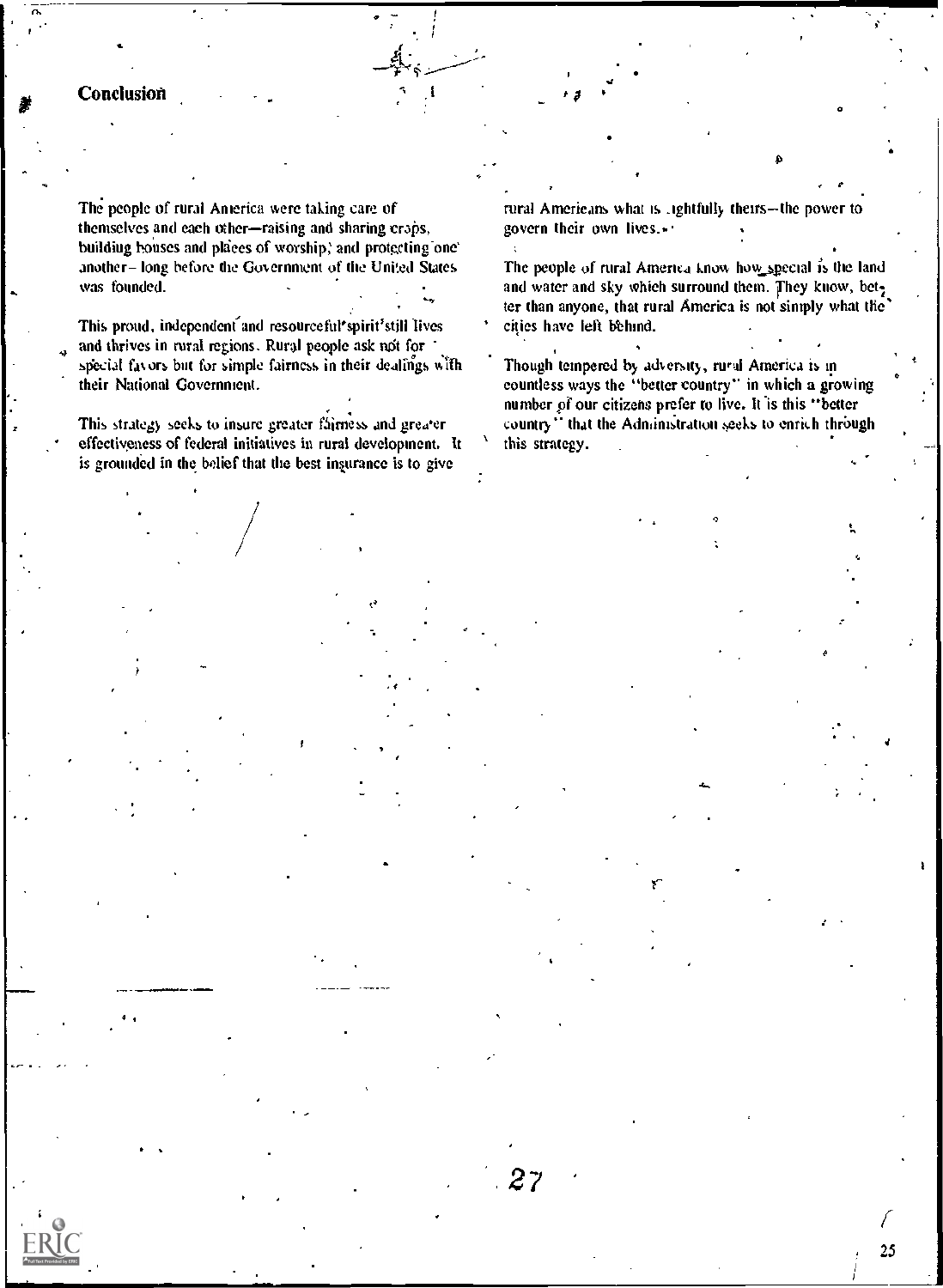#### Analysis of the Fiscal Year 1983 Mural Development Budget

The fiscal year 1983 budget\* calls for about \$100.8 billion for development and farm assistance. The rural share of this total amount is almost \$28 billion. Funds are requested for more than 40 programs with varying rural development implications. About 17 billion has historically been the rural portion of these development programs. Another 11 billion is for related farm programs. The programs are administered by about a dozen Federal departments and agencies, usually 'n both metropolitan and rural areas.

 $\mathbf{y} \in C_{\mathbf{y}}$ 

To understand the "rural development budget" each program must be examined and the historic distribution of funds between urban and rural areas determined. Precision is not possible, due to the way the figures are collected. but this kind of,analysis helps to explain the continuing Federal investment in rural development. Programs in such areas as defense and transfer payments have only indirect developmental implications and are not discussed. Four areas with clear developmental implications are covered. These aré: community and infrastructure development, business and economic assistance, housing and credit assistance, and ''other selected programs'' which include revenue sharing and farm assistance programs. Each of these areas will be considered below.

'Fable 1 shows the fiscal year 1983 budgets for selected . development and farm programs and the estimated nonmetro share of each.

Community and infrastructure development programs account for \$18 billioh in spending and \$5.2 billion in credit program's. of which \$4.7 billion in spending and \$4.1 billion in credit programs are historically loaned in rural areas' (see table 2 and table 3). These programs include aid for transportation; water, sewer, and wastewater treatment; electrical power; communications; and other community facilities. The basic services of communication, transportation, and an ample supply of clean water are essential to achieve the'development potential of rural areas. Inade-' quate transportation facilities and insufficient water render many rural areas unsuitable for new plants or for expansion of existing enterprises.

Business and economic assistance aid totals \$1.1 billion in spending with \$.8 billion going to nonmetro areas and \$2.8 billion in credit programs, with nonmetro areas receiving \$1.1 billion (see table 4 and table 5). Business

\_ \_ ..... \*The fiscal year 1984 budget had not been sent to Congress at this writing. Consequently, the report deals with the fiscal year .1983 budget for rural development.

and economic assistance includes land management payments, impact aid, payments in-lieu-of-taxes, business . loan gbarantees, and business disaster loans. This category includes payments to compensate local governments for impositions caused by Federal government ownership of property or activities, government loan guarantees to stimulate economic activity, and disaster loans which enhance new business activity by reducing risk.

. .

Direct housing assistance includes grants for farm labor housing. self-help housing, repair of construction defects, and rental assistance for low-income residents (see table 6). These programs total \$0.22 billion in fiscal year 1983, with \$22 million going to rural areas. The bulk of this category is made up of credit progratns which include FHA mortgage insurance, VA loan guarantees, public

Table 1-Fiscal year 1983 budgets for selected farm and development programs

| Develnpment programs             | FY 1983                | Nunmetro<br>share        |  |
|----------------------------------|------------------------|--------------------------|--|
|                                  | (Millions of<br>نحتالص | (Millions of<br>dolfats) |  |
| Community and infrastructure     |                        |                          |  |
| development                      |                        |                          |  |
| Spending programs                | 18,274                 | 4.685                    |  |
| Credit programs                  | 5,175                  | 4.067                    |  |
|                                  | 23,449                 | 8,752                    |  |
| Business and economic assistance |                        |                          |  |
| Spending programs                | 1.089                  | 815                      |  |
| Credit programs                  | 2.840                  | 1.079                    |  |
|                                  | 3,929                  | 1,894                    |  |
|                                  |                        |                          |  |
| Housing and credit assistance    |                        |                          |  |
| Spending programs                | 222                    | 22                       |  |
| Credit programs.                 | 55.993                 | 6,148                    |  |
|                                  | 56.215                 | 6,170                    |  |
| Other selected programs          |                        |                          |  |
| Spending programs                | 6,709.                 | 2,616                    |  |
| Credit programs                  | 10.548                 | 8.348                    |  |
|                                  | 17,257                 | 10,964                   |  |
| Total selected-programs          |                        |                          |  |
| Spending programs                | 26.294                 | 8,138                    |  |
| Credit, programs                 | 74.556                 | 19.642                   |  |
|                                  | 100,850                | 27,780                   |  |

 $28:27$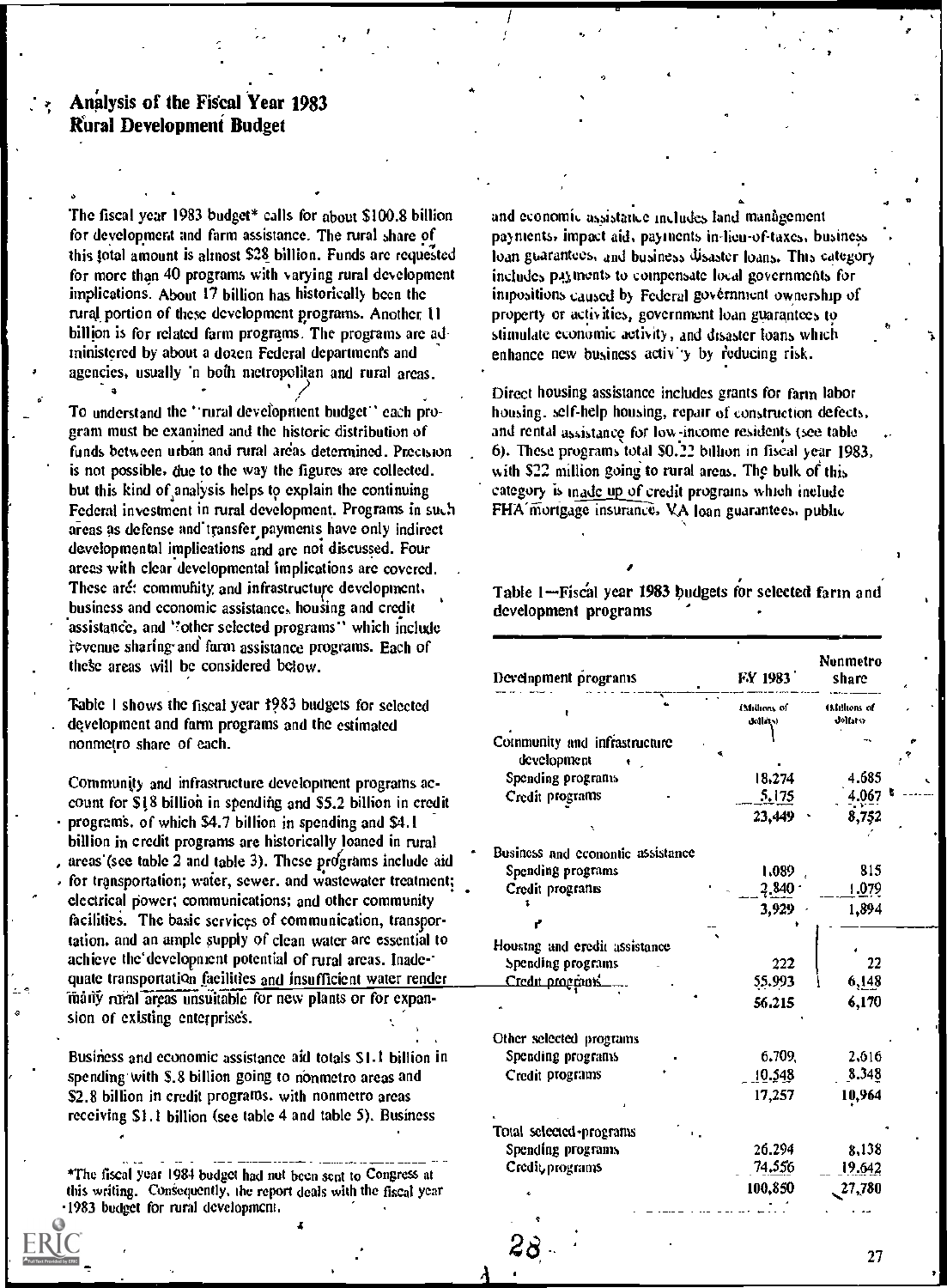housing loan guarantees. and FmHA housing loans. Housing credit programs total about \$56 billion, with \$6.1 billion going to nonmetropolitan areas (See table 7).

Adequate housing is an essential component of rural development, both to maintain the existing population in rural areas, as well as to attract new residents. A lack of sufficient housing supply or mortgage credit inhibits an area's growth and thwarts future economic development.

The category "other selected programs" totals \$6.7 billion in spending and 510.5 billion in credit, and of these amounts nonmetro areas receive \$2.6 billion and \$8.3  $+$ billion, respectively (see table 8 and table 9). Spending

programs include revenue sharing, resource conservation and flood prevention, price supports, and crop insurance. The credit programs include commodity loans, Farmers Home Administration farm loans, and water development loans. These credit programs. agricultural price supports, and crop insurance underscore the integral pojition of agriculture in the rural development process. A healthy agricultural sector is often the base for further rural development. General revenue sharing allows local governiments to pursue the development strategy that best suits the unique characteristics of the area. The following tables (2-9) provide more detail about each of the categories discussed above.

Table 2-Community and infrastructure development: Spending programs

| Agency      | Program                                          | FY 1983<br>program level <sup>1</sup> | FY 1980.<br>nonmetro<br>share <sup>2</sup> | FY 1983<br>nonmetro<br>share     |  |
|-------------|--------------------------------------------------|---------------------------------------|--------------------------------------------|----------------------------------|--|
|             | Spending programs                                | (Million) of<br>uoila(s)              | (Percent)                                  | <b>Cylullions</b> of<br>dollars) |  |
| ARC         | Appalachian highway development                  | 80 <sup>2</sup>                       | 60.                                        | 48                               |  |
| <b>DOT</b>  | Federal aid to highways                          | 7,800                                 | 35 <sup>°</sup>                            | 2.730                            |  |
|             | - Grants-in-aid for airports                     | 450 <sup>4</sup>                      | 25                                         | 112                              |  |
|             | Urban mass transportation aid                    | 3,343                                 |                                            | 67                               |  |
| <b>EPA</b>  | Wastewater treatment grants.                     | 2.400                                 | 27                                         | 648                              |  |
| HUD         | Community development (CDBG)                     |                                       |                                            |                                  |  |
|             | Small cities program<br>urban development (UDAG) | 3.456                                 | 18                                         | 622                              |  |
| Interior    | Indian area and regional                         |                                       |                                            |                                  |  |
|             | development operations                           | 505                                   | 72                                         | 364                              |  |
| <b>TVA</b>  | Area and regional development                    | 120                                   | NA                                         | N٨                               |  |
| <b>USDA</b> | Rural water and sewer grants                     | <u>120</u>                            | 78                                         | 94                               |  |
|             | Total                                            | 18,274                                |                                            | 4,685                            |  |

'President's Proposed FY 1983 Budget.

<sup>2</sup>Based on the estimated distributied of Federal funds for FY 1980 prepared h' 'he Economic Detdoopment Division, Economic Research

Service. U.S. Department of Agficulture.

SO

V ERIC

<sup>1</sup>ARC is terminated in FY 83. These funds will be administered by DOT.  $10$  the Adramistration's authorizing legislation is enacted, this figure is correct. Otherwise, the figure is zero for FY 1983.

29.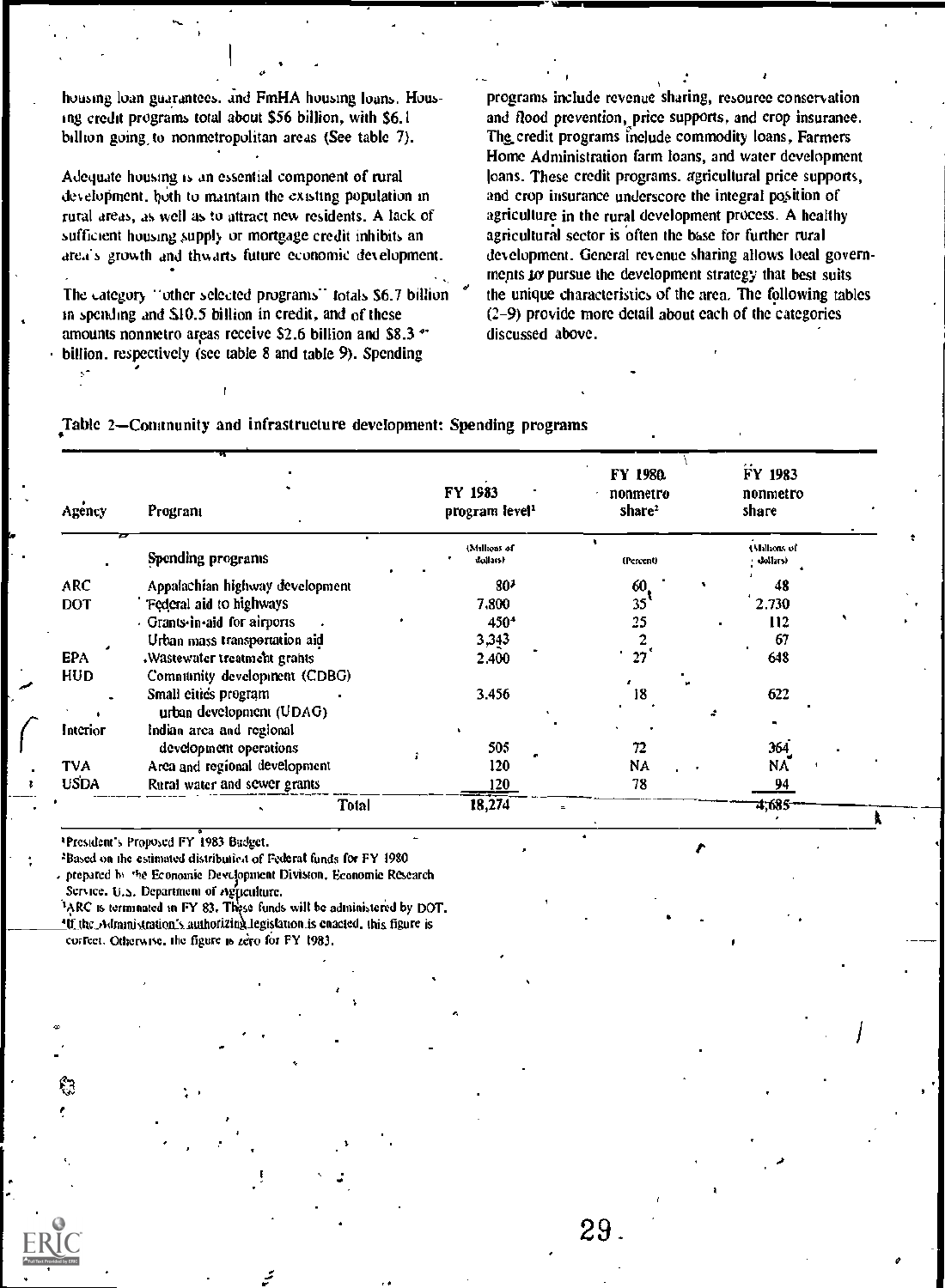| Agency      | Program                                                                                                                                                                                                                                            |       | FY 1983<br>program level <sup>1</sup> | FY 1980<br>nonmeiro<br>share <sup>2</sup> | FY 1983<br>nonnietro<br>share! |
|-------------|----------------------------------------------------------------------------------------------------------------------------------------------------------------------------------------------------------------------------------------------------|-------|---------------------------------------|-------------------------------------------|--------------------------------|
|             | Credit programs                                                                                                                                                                                                                                    |       | tMullions of<br>dollats) *            | (Percent)                                 | (Mallinius of<br>dollard       |
| <b>USDA</b> | Water and sewer loans                                                                                                                                                                                                                              |       | 300                                   | 71                                        | 213                            |
|             | Conimunity facility loans                                                                                                                                                                                                                          |       | 130                                   | 73                                        | 95                             |
|             | Rural electrification loans (insured)                                                                                                                                                                                                              |       | 725                                   | 79                                        | 673                            |
|             | Rural electrification loan guarantees                                                                                                                                                                                                              |       | 3,615                                 | 79                                        | 2,856                          |
|             | Rural telephone loans (insured)<br>Rural telephone loan guarantees                                                                                                                                                                                 |       | $-75 -$<br>145                        | 81,<br>81                                 | 61<br>117                      |
|             | Rural telephone bank loans                                                                                                                                                                                                                         |       | 185                                   | 82                                        | 152                            |
|             |                                                                                                                                                                                                                                                    |       |                                       |                                           |                                |
|             |                                                                                                                                                                                                                                                    | Total | 5,175                                 |                                           | 4,067                          |
|             |                                                                                                                                                                                                                                                    |       |                                       |                                           |                                |
|             | <sup>1</sup> President's Proposed FY 1983 Budget.<br><sup>2</sup> Based on the estimated distribution of Federal funds for FY 1980<br>prepared by the Economic Development Division, Economic Research<br>Service. U.S. Department of Agriculture. |       |                                       |                                           |                                |
|             |                                                                                                                                                                                                                                                    |       |                                       |                                           |                                |
|             |                                                                                                                                                                                                                                                    |       |                                       |                                           |                                |
|             | Table 4--Business and economic assistance: Spending programs                                                                                                                                                                                       |       |                                       |                                           |                                |
|             |                                                                                                                                                                                                                                                    |       |                                       | FY 1980                                   | FY 1983                        |
|             |                                                                                                                                                                                                                                                    |       | FY 1983                               | nonmetro                                  | nonmetro                       |
| Agency      | Program                                                                                                                                                                                                                                            |       | program level <sup>1</sup>            | share <sup>2</sup>                        | share J                        |
|             | Spending programs                                                                                                                                                                                                                                  |       | (Millions of<br>dollard               | (Pearent)                                 | - (Millions of<br>dollars)     |
| Interior    | Payments in-licu-of-taxes                                                                                                                                                                                                                          |       | 45                                    | 85                                        | 38                             |
|             | Land management payments                                                                                                                                                                                                                           |       | 756                                   | 88                                        | 665                            |
| Treasury    | Federal impact aid                                                                                                                                                                                                                                 | Total | 288<br>1,089                          | 39                                        | 112<br>815                     |
|             |                                                                                                                                                                                                                                                    |       |                                       |                                           |                                |
|             | President's Proposed FY 1983 Budget.<br><sup>2</sup> Based on the estimated distribution of Federal funds for FY 1980<br>prepared by the Economic Development Division. Economic Research<br>Service, U.C. Department of Agriculture.              |       |                                       |                                           | ٠                              |
|             |                                                                                                                                                                                                                                                    |       |                                       |                                           |                                |
|             | Table 5-Business and economic assistance: Credit programs                                                                                                                                                                                          |       |                                       |                                           |                                |
|             |                                                                                                                                                                                                                                                    |       |                                       | FY 1980                                   | $-$ FY 1983                    |
|             |                                                                                                                                                                                                                                                    |       | FY 1983                               | nonmetro                                  | nonmetro                       |
| Agency      | Program                                                                                                                                                                                                                                            |       | program level                         | share <sup>2</sup>                        | share                          |
|             | <b>Credit programs</b>                                                                                                                                                                                                                             | A     | (Millions of<br>$\sim$ collars)       | (Percent)                                 | (Millions of<br>dolfars)       |
| SBA         | Business and disaster loans                                                                                                                                                                                                                        |       | 440                                   | 38                                        | 167                            |
|             | <b>Business loan guarantees</b>                                                                                                                                                                                                                    |       | 2.400                                 | 38                                        | 912                            |
|             |                                                                                                                                                                                                                                                    | Total | 2,840                                 |                                           | 1,079                          |
|             | <sup>1</sup> President's Proposed FY 1983 Budget.                                                                                                                                                                                                  |       |                                       |                                           |                                |
|             | <sup>2</sup> Based on the estimated distribution of Federal funds for FY 1980                                                                                                                                                                      |       |                                       |                                           |                                |
|             | prepared by the Economic Development Division, Economic Research                                                                                                                                                                                   |       |                                       |                                           |                                |

ĸ,

 $\mathcal{L}_{\mathrm{c}}$  .

¥,

٠Ä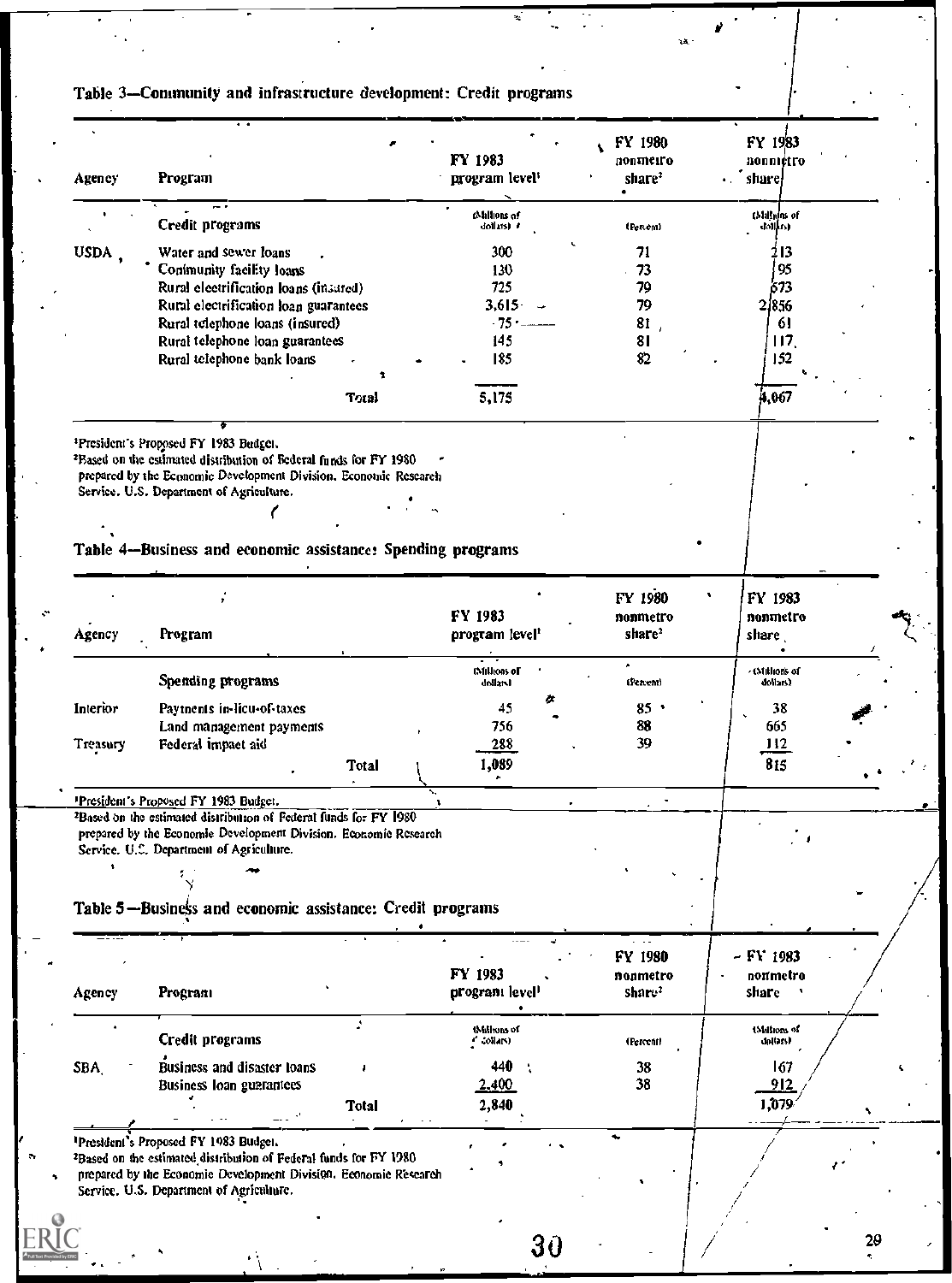### Table 6-Housing credit and assistance: Spending programs

| Agency      | Program                                                                                                                                                                                                  | FY 1983<br>program level <sup>1</sup> | <b>FY 1980</b><br>nonmetro<br>share <sup>2</sup> | FY 1983<br>nonmetro<br>share |
|-------------|----------------------------------------------------------------------------------------------------------------------------------------------------------------------------------------------------------|---------------------------------------|--------------------------------------------------|------------------------------|
|             | Spending programs                                                                                                                                                                                        | (Millions of<br>dollars)              | (Percent)                                        | tMillions of<br>dollars)     |
| <b>USDA</b> | Farm labor housing grants                                                                                                                                                                                | 23                                    | 54                                               | 12                           |
|             | Very-low income housing repair                                                                                                                                                                           | ¢                                     |                                                  |                              |
|             | grants                                                                                                                                                                                                   | 12                                    | 83                                               | 10                           |
|             | . Construction defects program                                                                                                                                                                           |                                       | NA                                               | NA                           |
|             | Rental assistance program                                                                                                                                                                                | 185                                   | NA                                               | NA                           |
|             | Total                                                                                                                                                                                                    | 222                                   |                                                  | $22$ $\div$                  |
|             | <sup>1</sup> President's Proposed FY 1983 Budget.<br><sup>2</sup> Based on the estimated distribution of Federal funds for FY 1980<br>prepared by the Economic Development Division, Economic Research . |                                       |                                                  | х                            |

Table 7-Housing credit and assistance: Credit programs

| Agency      | Progr: n                             | FY 1983<br>program level <sup>1</sup> | FY 1980<br>nonmetro<br>share <sup>2</sup> | FY 1983<br>nonmetro<br>share |  |
|-------------|--------------------------------------|---------------------------------------|-------------------------------------------|------------------------------|--|
|             | Credit programs                      | (Millions of<br>dollars)              | (Percent)                                 | _(Millions of<br>dollars)    |  |
| <b>HUD</b>  | Housing loans for the elderly and    |                                       | F                                         |                              |  |
|             | ¥.<br>the handicapped                | 453                                   | 24                                        | 109                          |  |
|             | FHA mortgage insurance loan          |                                       |                                           |                              |  |
|             | guarantees                           | 35,000                                | 87                                        | $-2,800$                     |  |
|             | Public housing projects: PHA         |                                       |                                           |                              |  |
|             | - loan guarantees                    | 1,194                                 | . NA                                      | NA                           |  |
| <b>USDA</b> | 502 low income housing loans         | 900<br>$\lambda$                      | 76                                        | 684                          |  |
|             | Rural rental housing loans           | 900                                   | 78                                        | 156                          |  |
|             | 504 very-low income housing          |                                       |                                           |                              |  |
|             | <u>repair Ioans</u>                  | 24<br>$\mathbf{r}$                    | 87                                        | 21                           |  |
|             | Farm labor housing loans             | 19                                    | $\frac{52}{72}$                           | 10                           |  |
|             | Section 524 rural housing site loans |                                       |                                           |                              |  |
| VA          | GI home loans                        |                                       | 13                                        |                              |  |
|             | GI home loan guarantees              | 18,200'                               | 13                                        | 2.366                        |  |
|             | Total                                | 55,993                                |                                           | 6,147                        |  |
|             |                                      |                                       |                                           |                              |  |

<sup>1</sup>President's Proposed FY 1983 Budget.

<sup>2</sup>Based on the estimated distribution of Federal funds for FY 1980 prepared by the Economic Development Division, Economic Research Service. U.S. Department of Agriculture.

<sup>3</sup>FY 1983 figure is based upon a lower interest rate for home loans than the present interest rates of home mortgages. Hence, this budget figure may be high-if interest rates do not decline for home mortgages.

ę

 $31^{1}$